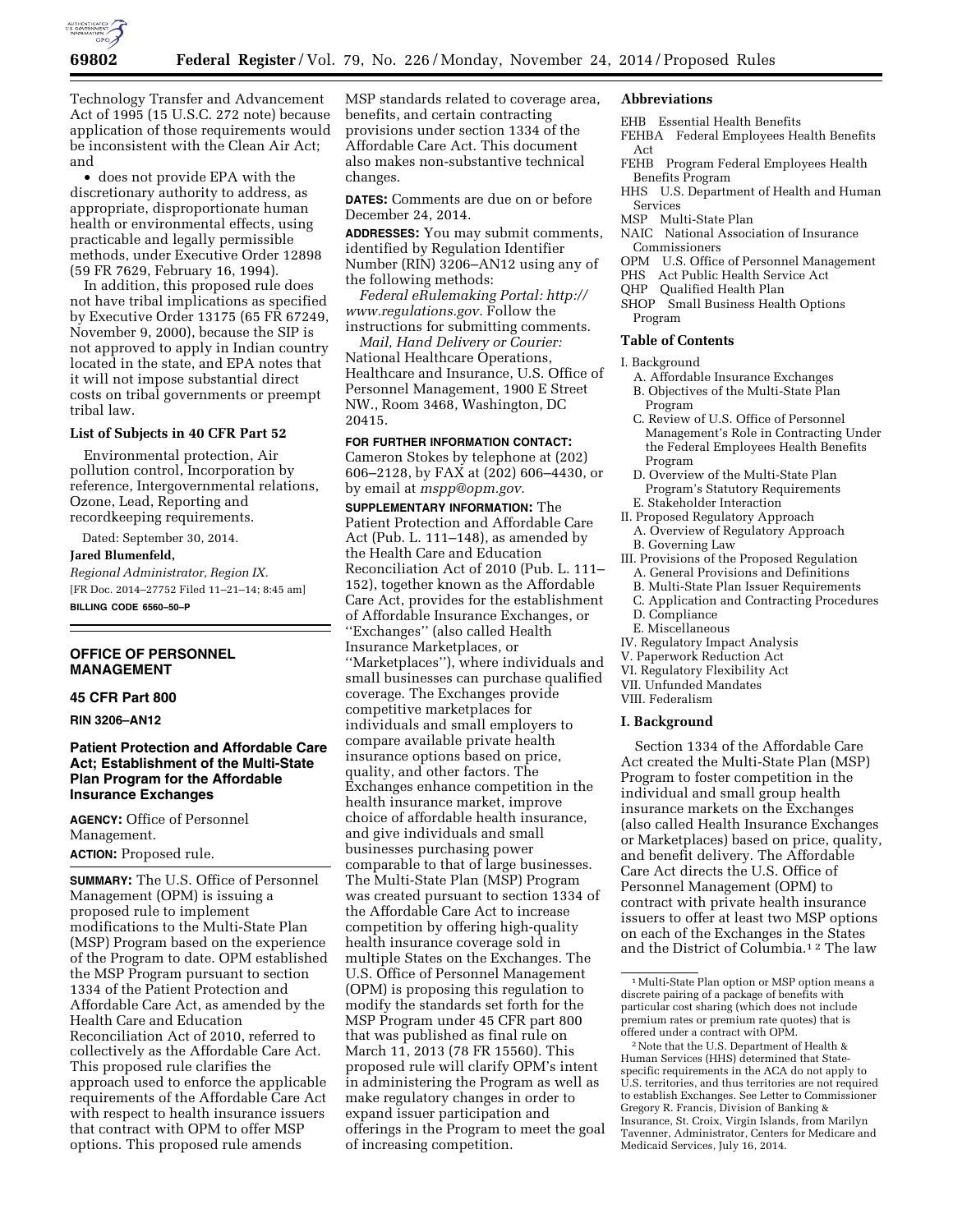allows MSP issuers to phase in coverage.3

In the 2014 plan year, OPM contracted with one group of issuers to offer more than 150 MSP options in 31 States, including the District of Columbia. Approximately 371,000 individuals have enrolled in an MSP option to date. OPM added a second group of issuers for plan year 2015 and the MSP Program will expand into five additional States for a total of 36 States. The Program will offer more than 200 MSP options on the Exchanges during the 2015 plan year to further competition and expand choices available to individuals, families, and small businesses.

### *A. Affordable Insurance Exchanges*

The Affordable Care Act established the Exchanges where individuals and small businesses can purchase qualified coverage. The Exchanges provide competitive marketplaces for individuals and small businesses to compare health insurance coverage based on price, quality, and other factors. The goals of the Exchanges are to enhance competition in the health insurance market, improve choice of affordable health insurance, and provide individuals and small businesses purchasing power comparable to that of large businesses.

The purpose of this proposed rule is to modify the MSP Program final rule published March 11, 2013.4 Proposed changes to the regulation include clarifications to the process by which OPM administers the MSP Program, pursuant to section 1334 of the Affordable Care Act, and revisions to select sections of the regulation that establish standards and requirements applicable to MSP options and MSP issuers.

## *B. Objectives of the Multi-State Plan Program*

MSP options were among several private health insurance coverage options offered on the Exchanges beginning in 2014. MSP options differ from QHPs in that MSP options are certified by OPM to be offered on an Exchange through the MSP Program application process and signing of a contract with OPM. In administering the MSP Program, OPM focuses on several important objectives:

• To ensure a choice of at least two options for high-quality health insurance coverage on each Exchange;

• To promote competition on the Exchanges to the benefit of all consumers;

• To provide strong, effective contractual oversight of the issuers that offer MSP options; and

• To work cooperatively with States and HHS to ensure a level playing field between QHP issuers and MSP issuers.

Pursuant to section 1334 of the Affordable Care Act, the Director of OPM sets standards for the MSP Program. Under section 1334(b)(2), MSP issuers generally are also required to comply with requirements of State law not inconsistent with requirements in section 1334. OPM accordingly aligns standards for the MSP Program with the standards set for QHPs and QHP issuers by States, HHS, and the Exchanges. In certain unique and specific circumstances, MSP Program standards differ from QHP requirements. OPM will continue to ensure that to the extent that any of the rules governing MSP options and MSP issuers differ from those governing QHPs and QHP issuers, the standards afford the MSP options and MSP issuers neither a competitive advantage nor disadvantage with respect to other plans offered on the Exchange. OPM will continue to administer the MSP Program in a manner that is sensitive to the significant State and Federal interests affected by the MSP Program and informed by input from a broad array of stakeholders. Accordingly, OPM appreciates the ongoing coordination and cooperation with States and HHS in the administration of the MSP Program.

## *C. Review of OPM's Role in Contracting Under the Federal Employees Health Benefits Program*

Enacted in 1959, the Federal Employees Health Benefits Act (FEHBA) established health benefits for Federal employees, annuitants, and their dependents. More than eight million employees, annuitants, and their family members have coverage under the Federal Employees Health Benefits (FEHB) Program. Enrollees can choose fee-for-service plans with preferred providers, local Health Maintenance Organizations, consumer-driven health plans, or high-deductible health plans in the FEHB Program. Among these options are six nationwide plans, each of which offers coverage in all 50 States and the District of Columbia.

For the 2014 and 2015 plan years, OPM negotiated with issuers to participate in the MSP Program. The process was guided by our experience in

the FEHB Program, although it differed in certain respects from the FEHB Program process to account for the differences between the large group market, where OPM solely operated prior to the MSP Program, and the individual and small group markets served by the Exchanges.

### *D. Overview of the MSP Program's Statutory Requirements*

Section 1334(a)(1) of the Affordable Care Act requires OPM to ''enter into contracts with health insurance issuers, (which may include a group of health insurance issuers affiliated either by common ownership and control or by the common use of a nationally licensed service mark) . . . to offer at least 2 multi-State qualified health plans through each Exchange in each State.'' 5 The Director has the authority to implement and administer the MSP Program ''in a manner similar to the manner in which the Director implements the contracting provisions with respect to carriers under the Federal Employees Health Benefit Program.'' 6 Further, OPM may enter into these contracts without regard to competitive bidding laws.7 Each MSP Program contract must be for a term of at least one year, but can be automatically renewable in the absence of a notice of termination from either the MSP issuer or OPM.8

The statute grants to OPM the authority to certify MSP options.9 Any MSP options offered under a contract negotiated with OPM are ''deemed to be certified by an Exchange for purposes of section  $1311(d)(4)(A)$ " of the Affordable Care Act and would not need to apply separately for certification on each Exchange,10 as outlined at 45 CFR 155.1010(b)(1). The Director is authorized to withdraw approval of an MSP Program contract after notice and opportunity for a hearing.11 The Director also has the authority to negotiate with each MSP issuer ''(A) a medical loss ratio; (B) a profit margin; (C) the premiums to be charged; and (D) such other terms and conditions of coverage as are in the interests of enrollees in such plans."<sup>12</sup>

MSP issuers are required to be licensed in each State in which they offer an MSP option 13 and be ''subject

11Affordable Care Act section 1334(a)(7).

<sup>3</sup>Multi-State Plan issuer or MSP issuer means a health insurance issuer or group of issuers that has a contract with OPM to offer MSP options pursuant to section 1334 of the Affordable Care Act.

<sup>4</sup>Patient Protection and Affordable Care Act; Establishment of the Multi-State Plan Program for the Affordable Insurance Exchanges, 78 FR 15560 (Mar. 11, 2013).

<sup>5</sup>Affordable Care Act section 1334(a)(1).

<sup>6</sup>Affordable Care Act section 1334(a)(4).

<sup>7</sup>Affordable Care Act section 1334(a)(1).

<sup>8</sup>Affordable Care Act section 1334(a)(2).

<sup>9</sup>Affordable Care Act section 1334(d). 10 *Id.* 

<sup>12</sup>Affordable Care Act section 1334(a)(4).

<sup>13</sup>Affordable Care Act section 1334(b)(2).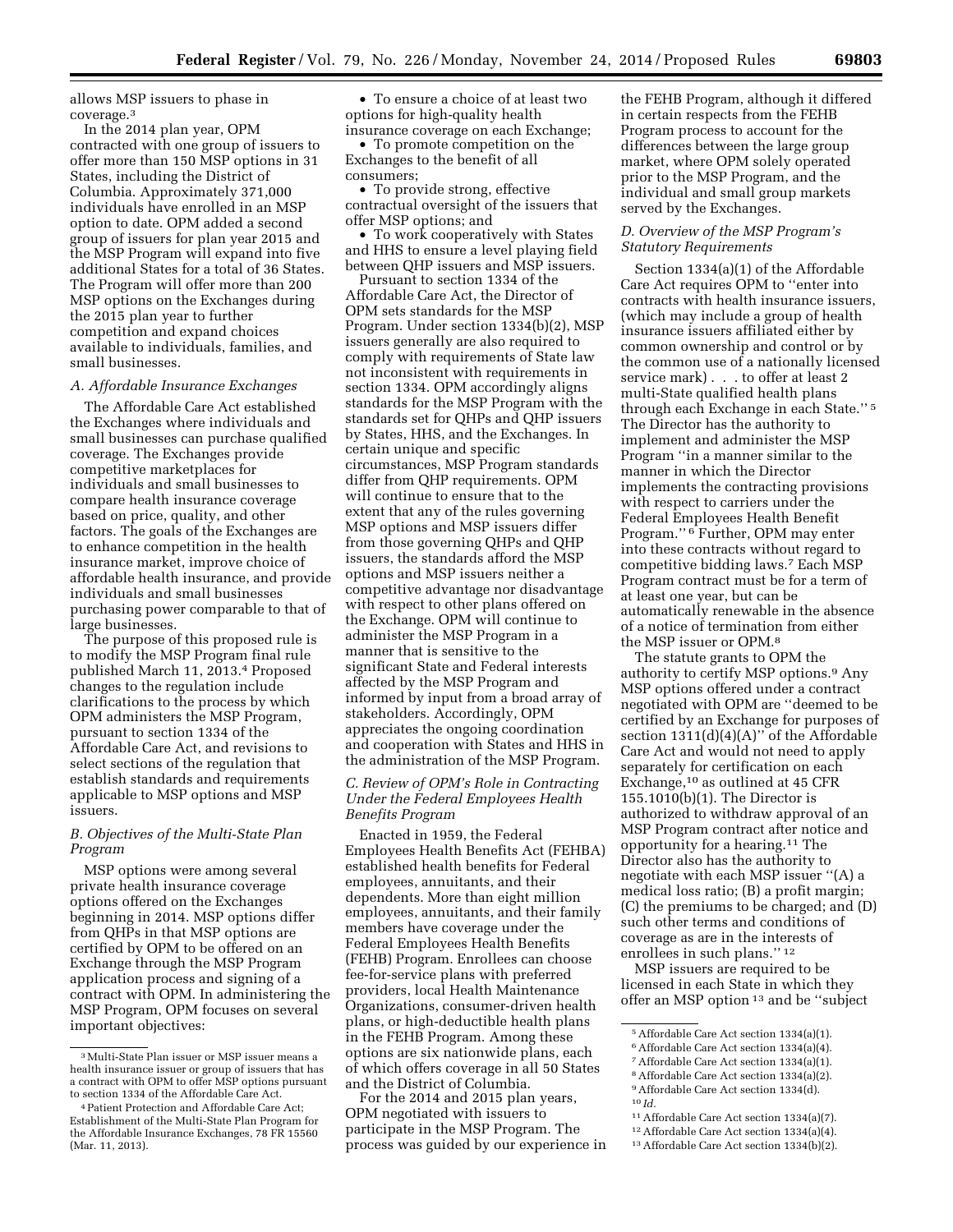to all requirements of State law not inconsistent with this section [1334], including the standards and requirements that a State imposes that do not prevent the application of a requirement of part A of title XXVII of the Public Health Service Act (PHS Act) or a requirement of this title [I of the Affordable Care Act].'' 14 The Affordable Care Act directs that MSP issuers must comply with the minimum standards for FEHB Program carriers under section 8902(e) of title 5 of the United States Code to the extent that the standards do not conflict with provisions of title I of the Affordable Care Act.15 Congress also authorized OPM to establish additional standards for MSP options that OPM, in consultation with HHS, deems "appropriate."<sup>16</sup>

### *E. Stakeholder Interaction*

To assess the level of interest in the MSP Program, and to ascertain feedback from stakeholders about the program, OPM issued a Request for Information June 16, 2011.17 OPM received 19 responses representing the views of 39 groups and organizations. Responses came from health insurance issuers (including issuers of dental and vision insurance), employer organizations, labor organizations, consumer groups, patient organizations, and provider associations. On December 5, 2012, OPM published a notice of proposed rulemaking (77 FR 72582) establishing the MSP Program at part 800 of title 45, Code of Federal Regulations. OPM received about 350 comments from a wide variety of entities and individuals. Since publishing the final rule, OPM conducted presentations and met with numerous stakeholders to seek feedback on the implementation of the MSP Program. Stakeholder groups included representatives from the National Association of Insurance Commissioners (NAIC), States, tribal entities, consumer advocacy groups, health insurance issuers, provider associations, and trade groups. OPM also convened groups of individuals—representing the general public as well as consumer advocates to solicit input on branding and marketing of the MSP Program.

OPM is also in the process of establishing an MSP Program Advisory Board, the purpose of which will be to ''provide recommendations on the activities'' of the MSP Program.18 A

16Affordable Care Act section 1334(b)(4).

''significant percentage of the members'' of the MSP Program Advisory Board will be enrollees in an MSP option or representatives of such enrollees.19 Members of the MSP Program Advisory Board will exchange information, ideas, and recommendations regarding OPM's administration of the MSP Program. OPM values the participation of diverse stakeholders and encourages them to submit comments on this proposed rule.

#### **II. Proposed Regulatory Approach**

#### *A. Overview of Regulatory Approach*

OPM's approach to the development of this proposed regulation seeks to:

Support a program that will attract additional issuers and thus, offer a greater selection of MSP options on each Exchange in every State and the District of Columbia.

• Balance State and Federal regulatory interests in a manner that will enable MSP issuers to offer viable plans on the Exchanges.

• Ensure a level playing field such that neither MSP options nor plans offered by non-MSP issuers are advantaged or disadvantaged on the Exchanges.

OPM seeks comment on whether these proposed changes to this regulation satisfy our goals. We are republishing the unchanged sections of the regulation to provide context for the proposed changes as well as to include non-substantive technical corrections.

#### *B. Governing Law*

The Affordable Care Act generally requires that the MSP Program be governed by all State and Federal laws that apply to QHPs. The Act, however, grants discretion to the Director to administer the MSP Program in a manner that fulfills OPM's statutory responsibility to ensure that there are at least two issuers offering MSP options on each Exchange in every State and the District of Columbia. OPM recognizes that potential MSP issuers seek administrative simplicity and some uniformity of standards in the MSP Program. Accordingly, in unusual circumstances, it may be necessary for the Director to adopt standards or requirements for the MSP Program that differ from standards and requirements applicable to QHPs under either State or Federal law. This proposed regulation, however, reflects the Director's continued intention for the MSP options and MSP issuers to generally adhere to all State and Federal laws applicable to QHPs and QHP issuers, except to the extent any such laws are inconsistent

with section 1334. We propose to continue to implement these regulations in OPM guidance and OPM's contracts with MSP issuers.

## **III. Provisions of the Proposed Regulation**

### *A. Subpart A—General Provisions and Definitions*

#### Definitions (§ 800.20)

We seek comments on a definition for ''group of issuers'' that was defined in the final rule. We are specifically interested in whether this definition allows for alternative structures, such as decentralized health insurance issuers or organizations, to join together as potential applicants to offer MSP options. Under the definition in the MSP Program final rule, a ''group of issuers,'' for purposes of the MSP Program, may include: (1) A group of health insurance issuers who are affiliated either by common ownership and control or by common use of a nationally licensed service mark (as defined in § 800.20); or (2) an affiliation of health insurance issuers and an entity that is not an issuer but owns a nationally licensed service mark.20 We are making an editorial correction to this definition under (1) to state that ''health insurance issuers that are affiliated.''

We propose to add the definition for ''Multi-State Plan option,'' which may also be referred to as ''MSP option.'' We propose the definition of ''MSP option'' as a discrete pairing of a package of benefits with particular cost sharing (which does not include premium rates or premium rate quotes) that is offered pursuant to a contract with OPM pursuant to section 1334 of the Affordable Care Act and meets the requirements of 45 CFR part 800. We also propose to remove the definition of ''Multi-State Plan.'' The term ''Multi-State Plan option'' is more precise and avoids the confusion of the varying definitions of the word ''plan'' in the context of health insurance. In the past two years, OPM refined how to use the term ''Multi-State Plan.'' It is our intention to not apply the term ''Multi-State Plan'' as a general concept, but instead as a specific descriptor used under this Program. OPM registered the term ''Multi-State Plan'' as a mark with the U.S. Patent and Trademark Office,<sup>21</sup> and we intend to enforce its exclusive use under this Program.

We also propose to add a definition for State-level issuer. This definition is consistent with the statutory concept of

<sup>14</sup>Affordable Care Act section 1334(b)(2).

<sup>15</sup>Affordable Care Act section 1334(b)(3).

<sup>17</sup>The Request for Information is available at

*[https://www.fbo.gov/index?s=opportunity&mode=](https://www.fbo.gov/index?s=opportunity&mode=form&id=677e422dd3f2bc983cb985eb73995b63&tab=core&_cview=1) [form&id=677e422dd3f2bc983cb985eb73995b63&](https://www.fbo.gov/index?s=opportunity&mode=form&id=677e422dd3f2bc983cb985eb73995b63&tab=core&_cview=1) [tab=core&](https://www.fbo.gov/index?s=opportunity&mode=form&id=677e422dd3f2bc983cb985eb73995b63&tab=core&_cview=1)*\_*cview=1.* 

<sup>18</sup>Affordable Care Act section 1334(h). 19 *Id.* 

<sup>20</sup> 78 FR 15588.

<sup>21</sup>U.S. Reg. No. 4599136.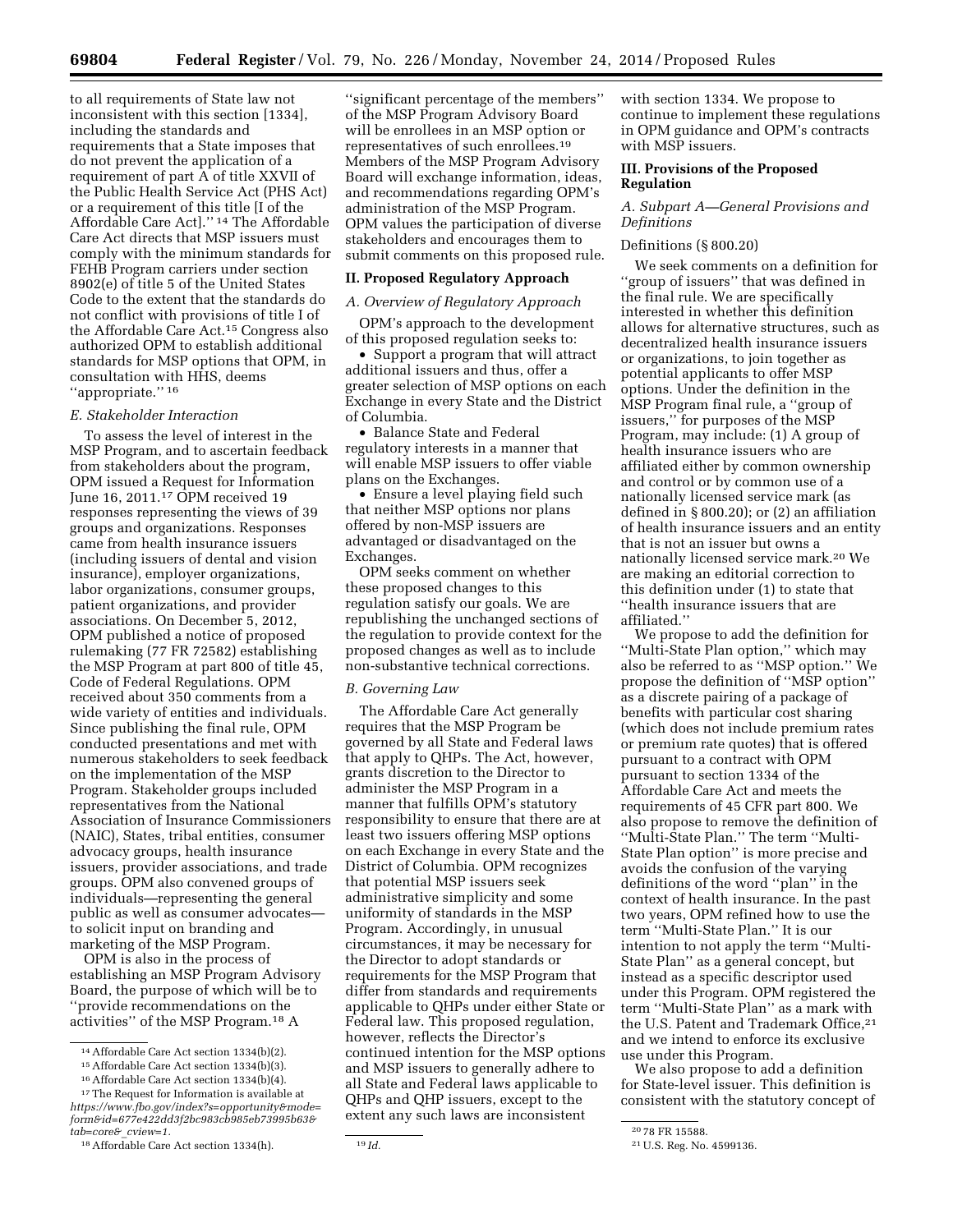contracting with a group of issuers, and our experience reviewing MSP applications and negotiating contracts with MSP issuers. We propose to define a State-level issuer as a health insurance issuer designated by the MSP issuer to offer an MSP option or MSP options.

The State-level issuer may offer health insurance coverage through one or more MSP options in all or part of one or more States.

OPM invites comments on the proposed changes to the definitions under 45 CFR 800.20.

### *B. Subpart B—Multi-State Plan Issuer Requirements*

Phased Expansion: Coverage in All States; Coverage State-Wide; and SHOP (§ 800.104)

Section 1334(e) of the Affordable Care Act provides for OPM to phase expansion of an issuer's participation in the MSP Program. In the final rule, OPM largely codified the statutory language for the phase-in standards and set standards for coverage within a State, participation in the Small Business Health Insurance Options Program (SHOP), and licensure. Since the publication of the final rule, OPM gained valuable insight and feedback from MSP issuers and potential MSP issuer applicants.

#### Coverage in All States

Under § 800.104(a) of the final rule, OPM established a standard that it may enter into a contract with a health insurance issuer to offer MSP options if the health insurance issuer agrees to a phased expansion of coverage in States. We request comment on how we may expand participation in the Program to meet the goal of increasing competition while balancing consumers' needs for coverage across an entire State. OPM conducted outreach to potential MSP issuers and is engaged in ongoing discussions with current MSP issuers to address expansion of access to MSP options for consumers throughout the country. These issuers have expressed significant concern about the challenges of rapidly expanding access to MSP coverage both within and across State lines.

The text of section 1334 is clear in its intent that the primary purpose of the MSP Program is to promote competition on Exchanges by contracting with issuers to offer coverage in each State. Section 1334 contemplates interest from private health insurance issuers in participating in the Program; however, there is no requirement for health insurance issuers to participate in the Program. The statute sets forth

standards to guide the exercise of this contracting authority, noting that section 1334(b)(1) contemplates offering coverage in every State and the District of Columbia, and outlining a framework within which participation in the MSP Program is a feasible and attractive business activity. Such standards include the provisions under subsections (b) and (e) on offering coverage in every State. OPM intends to ensure that MSP coverage is available as expansively and as soon as practicable, but recognizes the operational challenges issuers may face.

OPM has discretion over how we may implement and expand the MSP Program. We request comment on timeframes and other appropriate parameters within which an MSP issuer could reasonably expand participation in the Program. For example, a MSP issuer may be expected to expand to a certain number of states within a specified timeframe. In addition, we request comment on how OPM may encourage MSP issuers to expedite their participation on the Exchanges in which there is limited competition. At this time, we do not propose any changes to the regulatory text.

### State-Wide Coverage

The final rule established a standard for MSP coverage in a State under § 800.104(b) that permits OPM to enter into a contract with an issuer that offers coverage in part of a State, but not necessarily the entire State. Most, but not all, of the MSP options available to consumers in plan years 2014 and 2015 provide coverage statewide.

In some circumstances, issuers in particular States have not consistently been able to offer statewide MSP coverage. Based on discussions with potential MSP issuers, we believe some of the challenges to providing statewide coverage in all States will continue to impede expansion or participation in the Program. One of these challenges is the licensing agreements for use of a nationally licensed service mark among the group of issuers participating in the MSP Program.22 Section 1334 requires that a group of issuers offering MSP coverage must be affiliated in one of a few specific ways, including common use of a nationally licensed service mark. Antitrust and other laws that limit the permissible scope of interaction among issuers may make it difficult for a group of issuers under the MSP Program to coordinate nationally. OPM is sensitive to these constraints and recognizes that they may hinder development and implementation of

issuers' plans to offer statewide MSP coverage.

OPM is committed to a goal of statewide coverage in the MSP Program, and intends to continue working with MSP issuers and potential MSP issuers to develop productive and ambitious approaches to achieving statewide coverage. In clarifying the status of the Program and how we are implementing the standards set under § 800.104, we propose to delete the standard for an MSP issuer to submit a plan to become statewide. In lieu of requiring a plan, OPM intends to negotiate with MSP issuers to determine their MSP coverage area. In the MSP Program contract negotiation process, we will consider the MSP issuers' capacity to provide statewide coverage. OPM will take into account many factors when assessing an MSP issuer's capacity for offering statewide coverage (*e.g.,* other business commitments, financials, Exchange QHP standards, and OPM's dialogue with State regulators). In addition, OPM will assess consumers' needs for coverage, including ensuring that MSP issuers' proposed service areas have been established without regard to racial, ethnic, language, or health statusrelated factors listed in section 2705(a) of the PHS Act, or other factors that exclude specific high-utilizing, highcost, or medically underserved populations.

### SHOP Coverage

The final rule established flexibility in SHOP participation for MSP issuers in § 800.104(c) by establishing a policy for participation consistent with standards set for QHP issuers. Specifically, we adopted standards that require MSP issuers to generally comply with standards in 45 CFR 156.200(g) and with State standards for SHOP participation if the State has set a standard that requires QHP issuers to participate. This policy provided OPM discretion to provide MSP issuers flexibility during the initial years of the Program to phase into the SHOP in a State-based Exchange. OPM provided that an MSP issuer may meet the requirements of 45 CFR  $156.200(g)(3)$  if a State-level issuer or any other issuer in the same issuer group affiliated with an MSP issuer provides coverage on the Federally-facilitated SHOP. We discussed this policy in-depth in the final rule.23

Section 1334 requires OPM to contract for coverage to be offered on each Exchange in each State, offering individual or small group coverage.

<sup>22</sup> 45 CFR 800.20. (2013). 23 78 FR 15565.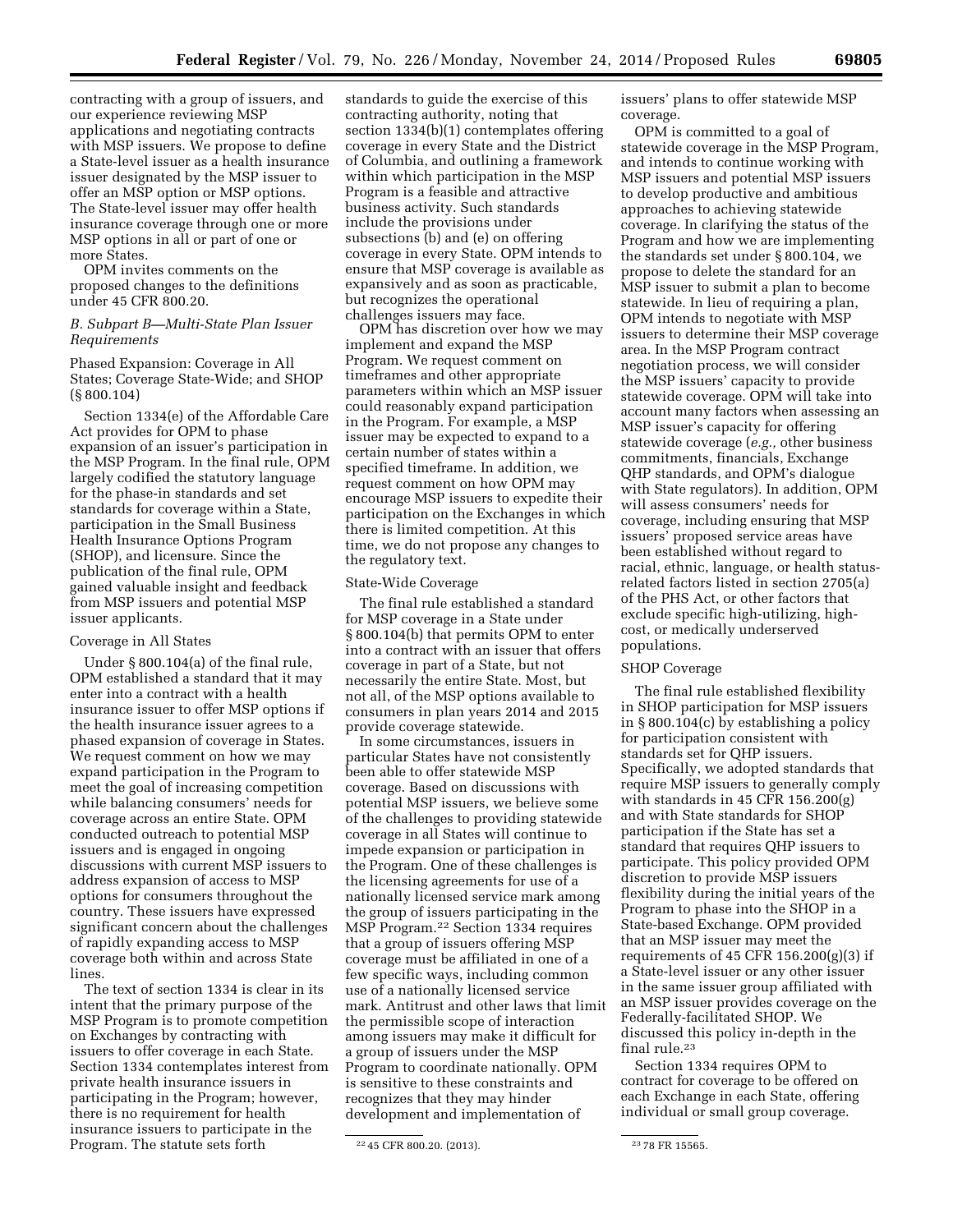Based on our current experience implementing the Program, a number of challenges prevent issuer participation in the MSP Program, including timing and resources. Very few MSP issuers have offered MSP SHOP options in these initial years of the Program. We solicit comment on when MSP issuers should be required to participate on the SHOPs.

#### Benefits (§ 800.105)

The final rule adopted requirements in § 800.105(a) that an MSP issuer must offer a uniform package of benefits for each MSP option within a State and that the package of benefits must comply with section 1302 of the Affordable Care Act, as well as standards set by OPM and any applicable standards set by HHS.

In § 800.105(b), OPM finalized a rule that allowed MSP issuers to offer a package of benefits in all States that is substantially equal to either (1) each State's Essential Health Benefits (EHB) benchmark plan in each State in which it operates; or (2) any EHB-benchmark plan selected by OPM. In response to comments received on the proposed rule, OPM clarified that the option chosen must be applied uniformly in each State in which the MSP issuer proposes to offer MSP options.

OPM continues to conduct outreach to potential MSP issuers and encourages ongoing discussions with current MSP issuers in hopes of expanding the Program. OPM interprets the discretion afforded to the Director under section 1334(a) of the Affordable Care Act, such that he or she may administer the Program in a way to attract issuers to the Program and grow the Program to meet the goal of increasing competition. By applying the Director's discretion to offer flexibility in the selection of the package of benefits, OPM hopes to reduce the number of obstacles and increase competition and consumer choice while maintaining benefit standards and protections

After completing two application cycles for the MSP Program and administering the Program since January 2014, OPM is proposing to adjust the approach to the selection of the package of benefits to allow for more flexibility to attract issuers to the MSP Program with the expectation of expanding competition on the Exchanges. OPM is requesting public comment on this approach. This flexibility would allow an MSP issuer to make benchmark selections on a State-by-State basis. The issuer would also be able to offer two or more MSP options in each State, for example, one using the State-selected benchmark and one using the OPM-

selected benchmark. OPM believes that allowing this flexibility will enable coalition building across issuers in different States, so that they can work together toward MSP options that meets the MSP Program standards. For example, an MSP issuer or potential issuer that chooses to offer an OPMselected benchmark plan in one State may want to partner with another MSP issuer or potential issuer that would choose to offer a State EHB-benchmark plan in another State. We seek comments on whether this would have the desired effect of encouraging participation without causing consumer confusion or segmenting of risk.

In  $\S 800.105(c)(1)$ , OPM finalized the selection of EHB-benchmark plans. OPM selected the three largest FEHB Program plan options by enrollment that are open to Federal employees and annuitants. These FEHB Program benchmark plans were identified by HHS pursuant to section 1302(b) of the Affordable Care Act. On July 3, 2012, HHS identified the three largest FEHB Program plan options, as of March 31, 2012, as Blue Cross Blue Shield (BCBS) Standard Option; BCBS Basic Option; and Government Employees Health Association (GEHA) Standard Option.24 OPM will continue to offer flexibility to MSP issuers to select among these benchmark options based on their business strategies and perceived needs of MSP enrollees.

In  $\S 800.105(c)(2)$ , OPM finalized the requirement that any OPM-selected EHB-benchmark plan lacking coverage of pediatric oral services or pediatric vision services must be supplemented by the addition of the entire category of benefits from the largest Federal Employee Dental and Vision Insurance Program (FEDVIP) dental or vision plan option, respectively, pursuant to 45 CFR 156.110(b) and section 1302(b) of the Affordable Care Act. On July 3, 2012, HHS identified the largest FEDVIP dental and vision plan options, as of March 31, 2012, to be, respectively, MetLife Federal Dental Plan High Option and FEP BlueVision High Option.25

OPM is proposing to add a clarification in the new § 800.105(c)(3). Based on outreach with potential MSP issuers and ongoing discussions with current MSP issuers, there is confusion about the prescription drug formulary standards of OPM-selected benchmarks. As is done in the FEHB Program, OPM

will work with MSP issuers to negotiate a formulary that best manages the needs of MSP enrollees while focusing on managing costs and ensuring access. In addition, OPM will ensure that MSP issuers comply with any HHS standards related to drug formularies for QHPs and are not discriminatory in the formulary's design. OPM sees large variations in the formulary structures in the FEHB Program, and there are ongoing changes in the use of managed formularies. OPM also seeks comment on the feasibility of substituting an OPM-selected benchmark plan formulary with the formulary from the respective State's EHB-benchmark plan. This approach would promote consistency in benefits to enhance portability while maintaining a level playing field. By working with MSP issuers to build flexibility in the management of formularies, OPM believes the formulary will be seen as an opportunity to build a plan around the needs of enrollees while clarifying formulary requirements with the OPMselected benchmarks.

In the final rule at  $\S 800.105(c)(3)$ , proposed to be republished as § 800.105(c)(4), OPM finalized the use of State definitions for habilitative services where the State chooses to specifically define this category pursuant to 45 CFR 156.110(f). In this section of the final rule, OPM also reserved the authority to determine what to include in this category for the OPM-selected benchmarks where the State has not defined it and no definition exists in the OPM-selected benchmark. OPM is proposing to change this section to apply a Federal definition of habilitative services, should HHS choose to define the term.

We propose to renumber § 800.105(c)(4) to § 800.105(c)(5). We are not proposing changes to this standard.

In  $\S$  800.105(d), OPM finalized the rule that an MSP issuer's package of benefits, including its formulary, must be submitted to and approved by OPM, which will determine whether a package of benefits proposed by an MSP issuer is substantially equal to an EHBbenchmark plan. OPM also plans to review an MSP issuer's package of benefits for discriminatory benefit design, consistently with section 1302(b)(4) of the Affordable Care Act and 45 CFR 156.110(d), 156.110(e), and 156.125, and will work closely with States and HHS to identify and investigate any potentially discriminatory or otherwise noncompliant benefit design in MSP options.

In § 800.105(e), OPM finalized the rule that the cost of benefits required by

<sup>24</sup>Centers for Medicare and Medicaid Services, Essential Health Benefits: List of the Largest Three Small Group Products by State, available at *[http://](http://cciio.cms.gov/resources/files/largest-smgroup-products-7-2-2012.pdf.PDF)  [cciio.cms.gov/resources/files/largest-smgroup](http://cciio.cms.gov/resources/files/largest-smgroup-products-7-2-2012.pdf.PDF)[products-7-2-2012.pdf.PDF](http://cciio.cms.gov/resources/files/largest-smgroup-products-7-2-2012.pdf.PDF)* (July 3, 2012). 25 *Id.*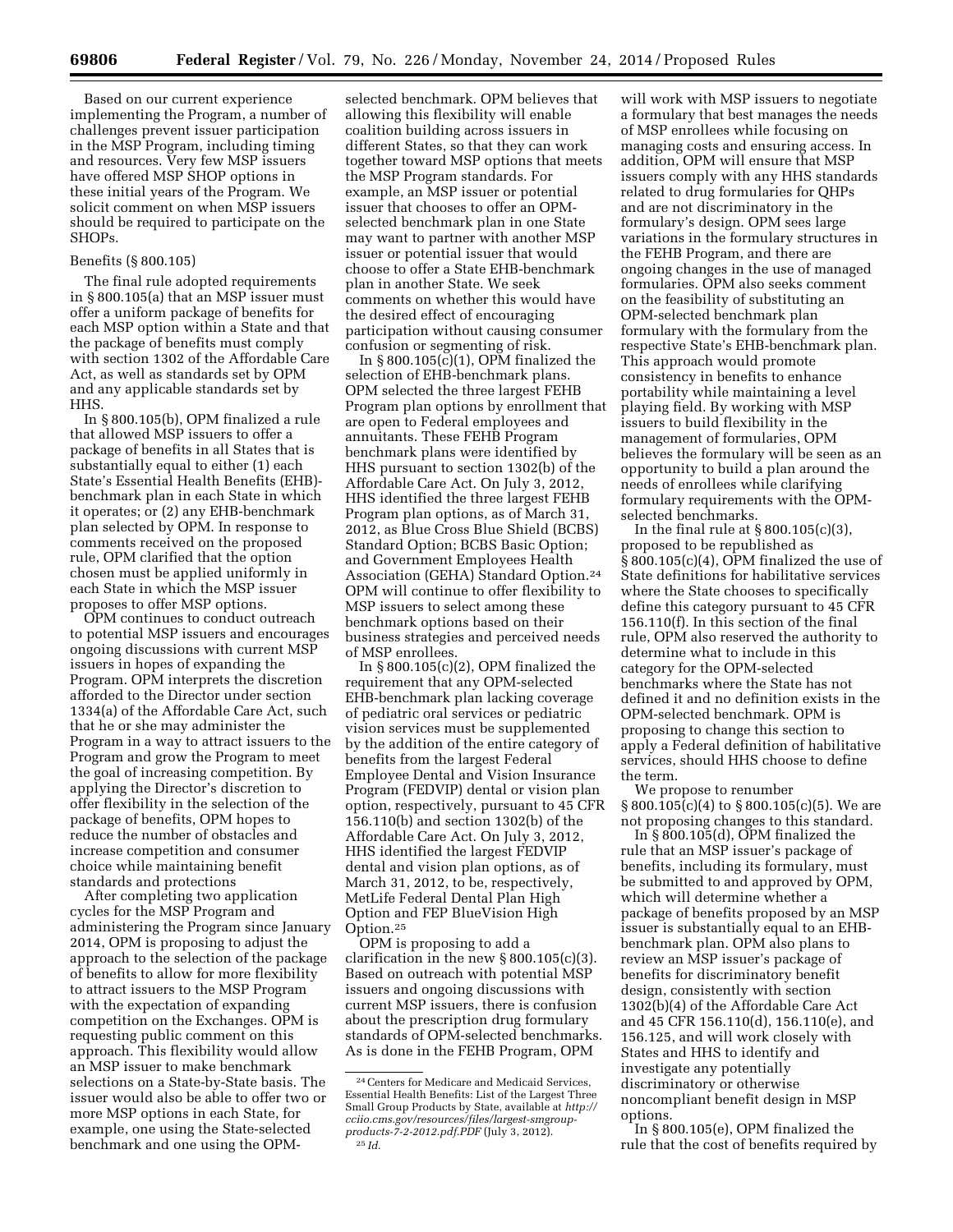the State in addition to those in the benchmark package would be assumed by the State. This policy was consistent with section 1334(c)(2) of the Affordable Care Act. OPM now proposes to change "assume" to "defray" to make the language align with the language in the statute.

#### Assessments and User Fees (§ 800.108)

OPM has authority to collect MSP Program user fees, and continues to preserve its discretion to collect an MSP Program user fee. We wish to clarify that OPM may begin collecting the fee as early as plan year 2015. The user fee may be used to fund OPM activities directly related to MSP Program certification, administration, and operational costs. We currently estimate that any assessment or fee would be no more than 0.2 percent of premiums. In the Federally-facilitated Exchange, OPM is coordinating with HHS regarding the collection of user fees, so that issuers would not be affected operationally. We are revising the regulatory text to allow for flexibility in the process for collecting MSP Program assessments or user fees. We solicit comments on the process for collecting user fees in the State-based Exchanges. We also seek comments on the use of these fees.

#### Network Adequacy (§ 800.109)

We are proposing to add that an MSP issuer must also comply with any additional standards related to provider directories set by HHS for QHP issuers.

#### Accreditation (§ 800.111)

We revised the reference to the specific section in the Code of Federal Regulations to 45 CFR 156.275(a)(1) to be more precise.

#### Level Playing Field (§ 800.115)

We revised the regulatory text to clarify that all the areas listed under section 1324 of the Affordable Care Act are subject to § 800.114. In addition, we are making a technical correction to § 800.114(l) to change a reference to 45 CFR part 162 to 45 CFR part 164.

## *C. Subpart D—Application and Contracting Procedures*

#### Application Process (§ 800.301)

In § 800.301, OPM provided that health insurance issuers may submit applications to OPM for participation in the MSP Program. If OPM decided not to consider new applications for the upcoming year, it would issue a notice indicating so. This section also specified that applications would meet the form, manner, and timeframes prescribed by OPM.

The edit to § 800.301(a) is a technical correction that more accurately describes that OPM determines annually whether new issuer applications should be considered to participate in the MSP Program. This correction is meant to distinguish new applications from renewal applications. OPM's discretion over whether to consider issuer applications pertains to new issuers that want to apply to participate in the MSP Program for the first time. Issuers that already participate in the MSP Program, and would like to continue participating, may submit a renewal application to OPM on an annual basis. OPM will determine annually whether a renewal application is required.

## MSP Contracting (§ 800.303)

In § 800.303, OPM provided that an applicant must execute a contract with OPM to become an MSP issuer; that OPM would establish a standard contract for the MSP Program; that OPM and an applicant would negotiate premiums for each plan year; that OPM would review for approval an applicant's benefit packages; that OPM may negotiate additional contractual terms and conditions; and that MSP issuers would be certified to offer MSP coverage on Exchanges.

The edit to § 800.303(f) is a technical correction to clarify that the MSP Program contract specifies that OPM certifies the MSP options that are authorized to provide coverage. We also propose a technical correction to § 800.303(f)(2) consistent with the edit to (f)(1) to provide that MSP options must be certified in order to be offered on an Exchange. These edits more accurately describe the information that is reflected in the MSP Program contract with respect to OPM's certification process.

#### Nonrenewal (§ 800.306)

The proposed language for § 800.306(a) serves to clarify two different nonrenewal concepts. The term ''nonrenewal'' as described in the current rule more accurately describes nonrenewal of an MSP Program contract because it pertains to the MSP issuer. Therefore, we propose the term ''nonrenewal of contract'' to clarify this concept. Additionally, there are instances where a State-level issuer may choose not to renew its participation in the MSP Program contract, even though the MSP issuer (of which the State-level issuer is a part) will continue to contract with OPM. The current regulatory language does not contemplate this latter concept. Therefore, we propose the term ''nonrenewal of participation'' to describe such concept. By

distinguishing the two types of nonrenewal, the rule will better align with the terms described in the MSP Program contract, which already distinguishes these concepts. Despite this distinction, the notice requirements and MSP issuer responsibilities as provided in subsections (b) and (c) respectively, are still applicable. In subsection § 300.306(c), with respect to providing notice of termination to enrollees, we propose to reference § 800.404(d) instead of duplicating the explanation of the requirements in this section. This will ensure consistency across the MSP Program.

#### *D. Subpart E—Compliance*

#### Contract Performance (§ 800.401)

In addition to other MSP contract performance requirements, § 800.401 paragraphs (b)(5)–(6), (c), and (d) require an MSP issuer to perform its obligations under an MSP Program contract using prudent business practices that emphasize ethical standards and compliance with OPM directives and other applicable laws, regulations, and MSP contract provisions. The section prohibits fraud, waste, abuse, and deceptive business practices. It also requires an MSP issuer to adjudicate claims promptly and maintain a system that accurately accounts for costs occurring under the MSP Program. Although this section lists numerous prudent and poor business practices, we did not intend them to be exhaustive. In addition, because industry standards and State markets are evolving constantly, we address business practice standards in each MSP Program contract. Therefore, we are clarifying that OPM will consider an MSP issuer's specific circumstances and facts in using its discretion to determine if an MSP issuer has fulfilled its obligations pursuant to this section. We seek comment on these issues.

### Contract Quality Assurance (§ 800.402)

OPM proposes corrections to § 800.402 paragraphs (b) and (c). In paragraph (b), OPM proposes to clarify that it ''may,'' instead of ''will,'' periodically evaluate a contractor's system of internal controls. OPM also clarifies in paragraph (b) that it will only acknowledge in writing when the contractor's system of internal controls is inconsistent with the MSP Program contract requirements. In paragraph (c), OPM will correct a drafting error and clarify that MSP issuers must comply with the performance standards issued ''pursuant'' to this section.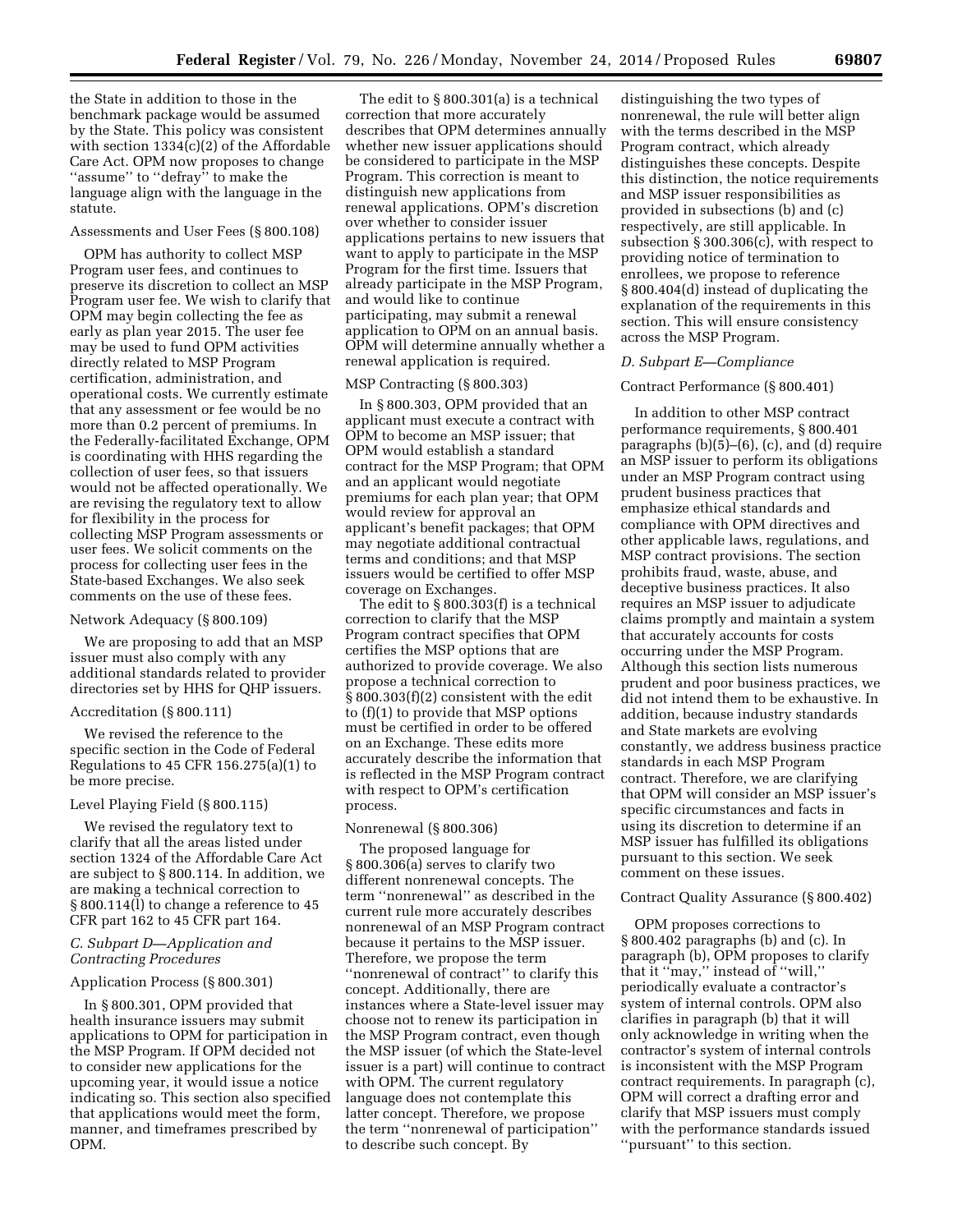### Compliance Actions (§ 800.404)

OPM proposes to make technical edits to § 800.404 paragraphs (a), (b), (c) and (d). In paragraph (a)(4), we clarify that OPM may initiate a compliance action for violations of law or regulation as OPM may determine, ''including pursuant to its authority under §§ 800.102 and 800.114.'' This revision more accurately reflects OPM's approach to enforcement and compliance.

In paragraph (b), we clarify that OPM may withdraw certification of the MSP option or options for noncompliance with applicable law or the MSP contract. Consistent with new paragraph  $800.306(a)(2)$ , we add "nonrenewal of participation'' as a compliance action. Accordingly, we renumber the two subsequent compliance actions. We also revised ''Nonrenewal of the MSPP contract'' to ''Nonrenewal of contract'' to be consistent with the term as defined in new paragraph 800.306(a)(1). We revise paragraph (c)(2) to include nonrenewal of participation as a compliance action for which OPM must notify the MSP issuer of its right to reconsideration.

Paragraph (d) requires an MSP issuer to comply with State and Exchange requirements regarding termination of a plan when an MSP Program contract is terminated or when OPM withdraws certification. Absent State or Exchange requirements, the MSP issuer must provide enrollees 90 days' notice. If a State or Exchange has a requirement to provide enrollees notice of more than 90 days, then the MSP issuer must comply with that standard. We clarify that these requirements are triggered in the event that one of the following occurs: The MSP Program contract is terminated, OPM withdraws certification of an MSP option, or if a State-level issuer's participation is not renewed.

Reconsideration of Compliance Actions (§ 800.405)

OPM proposes technical edits and corrections to section 800.405. Section 800.405 describes the compliance actions for which the MSP issuer may request reconsideration. We correct paragraph (a)(1) to reflect that an MSP issuer may request reconsideration upon withdrawal of certification of the MSP option or options offered on an Exchange. Consistent with the approach  $800.404(b)$ , we revise  $(a)(2)$  to allow an MSP issuer to request reconsideration of the nonrenewal of participation of a State-level issuer. We renumber the subsequent paragraphs accordingly.

### *E. Subpart G—Miscellaneous*

Consumer Choice With Respect to Certain Services (§ 800.602)

Section 1334(a)(6) of the Affordable Care Act requires OPM to contract with at least one MSP issuer that excludes coverage of abortion services, except in the case of rape or incest, or when the life of the woman would be endangered. In the MSP Program final rule, we codified the statutory language and provided sub-regulatory guidance to MSP issuer applicants on how to meet this requirement in their benefit proposals.

For the 2014 and 2015 plan years, OPM operationalized this policy by requiring each MSP issuer to offer at least one silver MSP option and one gold MSP option that excludes these services in each State in which it was under contract. MSP issuers also had discretion to cover these services if the issuer offered additional MSP options on the Exchange.

Consumers, State regulators, and other stakeholders expressed to OPM the desire to have greater transparency with regard to MSP options that exclude non-excepted abortion services.26 Section 2715 of the PHS Act requires group health plans and health insurance issuers of group or individual health insurance coverage to provide ''a summary of benefits and coverage explanation that accurately describes the benefits and coverage under the applicable plan or coverage to applicants, enrollees, and policyholders or certificate holders.'' 27 MSP issuers are required to notify consumers who purchase an MSP option that covers non-excepted abortion services of such coverage as part of the SBC at time of enrollment.28

We are proposing to add a new paragraph (c) to § 800.602 that would require an MSP issuer to provide disclosure of coverage or exclusion of this benefit before a consumer enrolls in an MSP option. In addition, OPM will reserve the authority to review and approve these MSP notices and materials. OPM requests comments on the form and manner for the disclosure. Note that the question of how this coverage should be disclosed is not unique to MSP options; the Departments of Health and Human Services, Labor, and Treasury intend to issue guidance on the Summary of Benefits and Coverage in the future.

### Disclosure of Information (§ 800.603)

In order to effectively implement and operationalize the MSP Program, there may be circumstances in which OPM would share information with State entities, including State Departments of Insurance and Exchanges. The sharing of information is intended to keep such entities informed and to reflect OPM's approach to compliance. The addition of this new section clarifies that OPM may use its discretion and authority to disclose information to such State entities. In all cases, OPM will adhere to any applicable privacy and security standards for the disclosure of such information.

### Technical Changes to 45 CFR Part 800

In addition to the changes proposed for the specific sections of the regulation, we also propose technical corrections to streamline the use of ''MSP'' throughout the rules. The changes are not substantive to our policy. These changes apply to all sections and include the following:

• "MSPP" will be replaced with ''MSP Program;''

• ''MSPP issuer'' will be replaced with ''MSP issuer;''

• "MSP" will be replaced with "MSP option'' when referring to the plan that makes up the specific package of benefits and associated cost-sharing; and

• ''MSPP contract'' will be replaced with "MSP Program contract."

#### **IV. Regulatory Impact Analysis**

OPM has examined the impact of this proposed rule as required by Executive Order 12866 on Regulatory Planning and Review (September 30, 1993) and Executive Order 13563 on Improving Regulation and Regulatory Review (January 18, 2011). Executive Orders 12866 and 13563 direct agencies to assess all costs and benefits of available regulatory alternatives and, if regulation is necessary, to select regulatory approaches that maximize net benefits (including potential economic, environmental, public health and safety effects, distributive impacts, and equity). A regulatory impact analysis must be prepared for major rules with economically significant effects (\$100 million or more in any 1 year adjusted for inflation). Section 3(f) of Executive Order 12866 defines a ''significant regulatory action'' as an action that is likely to result in a rule that may:

(1) Have an annual effect on the economy of \$100 million or more in any one year or adversely affect in a material way a sector of the economy, productivity, competition, jobs, the

<sup>26</sup>These are services for which Federal funding is prohibited.

<sup>27</sup>PHS Act section 2715(a) (2012). 28 45 CFR 156.280(f).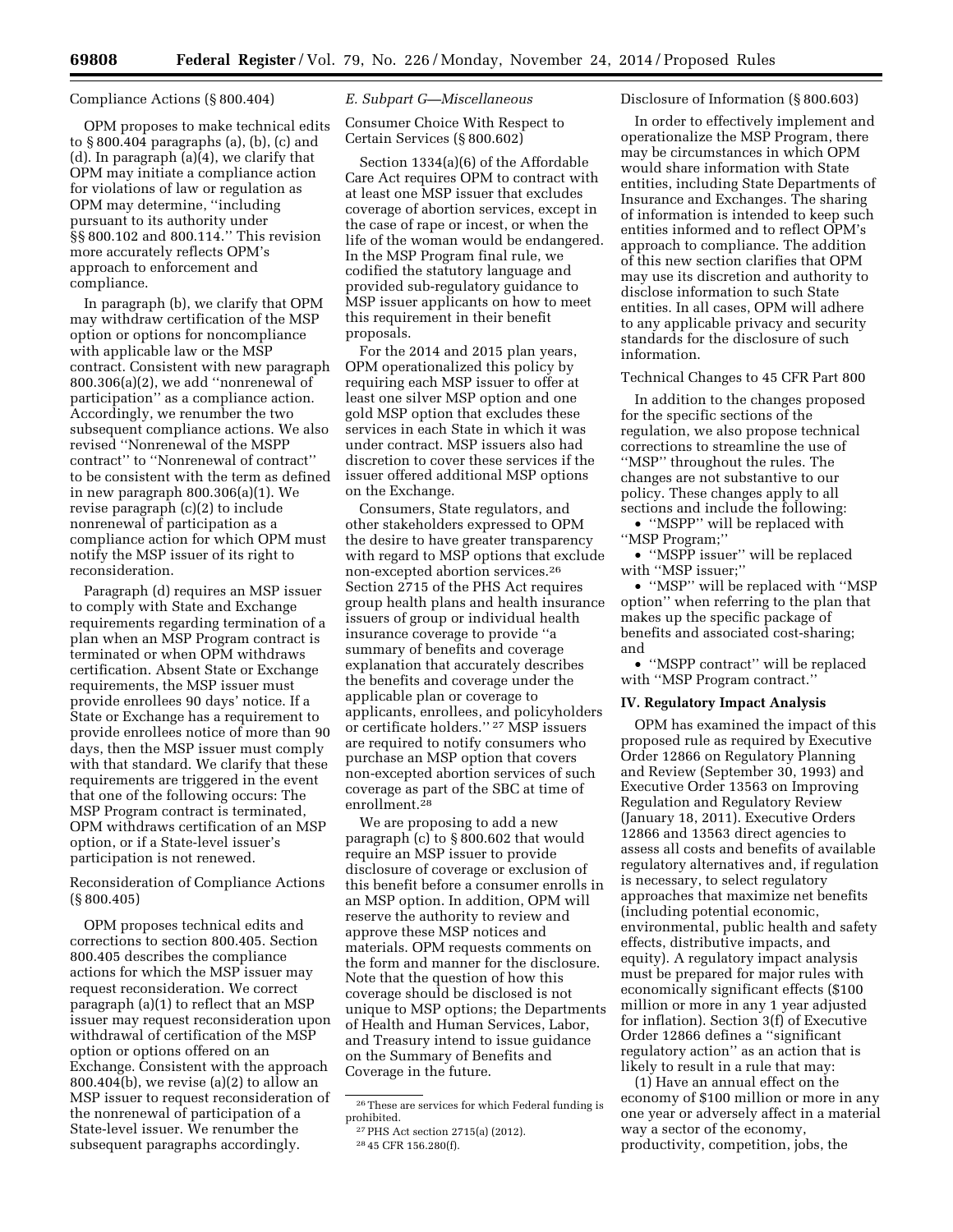environment, public health or safety, or State, local, or tribal government or communities;

(2) Create a serious inconsistency or otherwise interfere with an action taken or planned by another agency;

(3) Materially alter the budgetary impacts of entitlement grants, user fees, or loan programs, or the rights and obligations of recipients thereof; or

(4) Raise novel legal or policy issues arising out of legal mandates, the President's priorities, or the principles set forth in Executive Order 12866.

OPM will continue to generally operate the MSP Program as it previously had in plan year 2014. The regulatory changes in this proposed rule are for purposes of policy clarification and any proposed changes will have minimal impact on the administration of the Program. Administrative costs of the rule are generated both within OPM and by issuers offering MSP options. The costs that MSP issuers may incur are the same as those of QHPs and, as stated in 45 CFR part 156, will include: Accreditation, network adequacy standards, and quality improvement strategy reporting. The costs associated with MSP certification offset the costs that issuers would face were they to be certified by the State, or HHS on behalf of the State, to offer QHPs through the Exchange. For the 2014 plan year, there are approximately 371,000 enrolled in MSP options and with an estimated average monthly premium of \$350, premiums collected by MSP issuers for consumers enrolled in MSP options is are approximately \$1.4 billion this year. While the overall regulation and Program have a significant economic impact, this proposed rule provides for no substantial changes to the Program and will not be economically significant. The economic impact of this rule is not expected exceed the \$100 million threshold; we therefore do not assess costs and benefits as required by the Executive Order.

## **V. Paperwork Reduction Act**

The Paperwork Reduction Act of 1995 (44 U.S.C. chapter 35; see 5 CFR part 1320) requires that the U.S. Office of Management and Budget (OMB) approve all collections of information by a Federal agency from the public before they can be implemented. Respondents are not required to respond to any collection of information unless it displays a current valid OMB control number. OPM is not proposing any additional collections from MSP issuers or applicants seeking to become MSP issuers in this proposed rule. OPM continues to expect fewer than ten responsible entities to respond to all of

the collections noted above. For that reason alone, the existing collections are exempt from the Paperwork Reduction Act under 44 U.S.C. 3502(3)(A)(i).

## **VI. Regulatory Flexibility Act**

The Regulatory Flexibility Act (RFA) 29 requires agencies to prepare an initial regulatory flexibility analysis to describe the impact of the proposed rule on small entities, unless the head of the agency can certify that the rule would not have a significant economic impact on a substantial number of small entities. The RFA generally defines a ''small entity'' as—(1) a proprietary firm meeting the size standards of the Small Business Administration (SBA); (2) a not-for-profit organization that is not dominant in its field; or (3) a small government jurisdiction with a population of less than 50,000. States and individuals are not included in the definition of ''small entity.''

The RFA requires agencies to analyze options for regulatory relief of small businesses, if a proposed rule has a significant impact on a substantial number of small entities. For purposes of the RFA, small entities include small businesses, small non-profit organizations, and small government jurisdictions. Small businesses are those with sizes below thresholds established by the SBA. With respect to health insurers, the SBA size standard is \$7.0 million in annual receipts.30

OPM does not think that small businesses with annual receipts less than \$7.0 million would likely have sufficient economies of scale to become MSP issuers or be part of a group of MSP issuers. Similarly, while the Director must enter into an MSP Program contract with at least one nonprofit entity, OPM does not think that small non-profit organizations would likely have sufficient economies of scale to become MSP issuers or be part of a group of MSP issuers.

OPM does not think that this proposed rule would have a significant economic impact on a substantial number of small businesses with annual receipts less than \$7.0 million, because there are only a few health insurance issuers that could be considered small businesses. Moreover, while the Director must enter into an MSP

contract with at least one non-profit entity, OPM does not think that this proposed rule would have a significant economic impact on a substantial number of small non-profit organizations, because few health insurance issuers are small non-profit organizations.

OPM incorporates by reference previous analysis by HHS, which provides some insight into the number of health insurance issuers that could be small entities. Particularly, as discussed by HHS in the Medical Loss Ratio interim final rule (75 FR 74918), few, if any, issuers are small enough to fall below the size thresholds for small business established by the SBA. In that rule, HHS used a data set created from 2009 NAIC Health and Life Blank annual financial statement data to develop an updated estimate of the number of small entities that offer comprehensive major medical coverage in the individual and group markets. For purposes of that analysis, HHS used total Accident and Health earned premiums as a proxy for annual receipts. HHS estimated that there are 28 small entities with less than \$7 million in accident and health earned premiums offering individual or group comprehensive major medical coverage. OPM concurs with this HHS analysis, and, thus, does not think that this proposed rule would have a significant economic impact on a substantial number of small entities.

Based on the foregoing, OPM is not preparing an analysis for the RFA because OPM has determined, and the Director certifies, that this proposed rule would not have a significant economic impact on a substantial number of small entities.

## **VII. Unfunded Mandates**

Section 202 of the Unfunded Mandates Reform Act of 1995 (UMRA) 31 requires that agencies assess anticipated costs and benefits and take certain other actions before issuing a proposed rule (and subsequent final rule) that includes any Federal mandate that may result in expenditures in any one year by a State, local, or tribal governments, in the aggregate, or by the private sector, of \$100 million in 1995 dollars, updated annually for inflation. In 2014, that threshold is approximately \$141 million. UMRA does not address the total cost of a rule. Rather, it focuses on certain categories of costs, mainly those ''Federal mandate'' costs resulting from: (1) Imposing enforceable duties on State, local, or tribal governments, or on the private sector; or (2) increasing the

<sup>29</sup> 5 U.S.C. 601 *et seq.* 

<sup>30</sup>According to the SBA size standards, entities with average annual receipts of \$7 million or less would be considered small entities for North American Industry Classification System (NAICS) Code 524114 (Direct Health and Medical Insurance Carriers) (for more information, see ''Table of Size Standards Matched To North American Industry Classification System Codes,'' effective March 26, 2012, U.S. Small Business Administration, available at *<http://www.sba.gov>*). 31Public Law 104–4.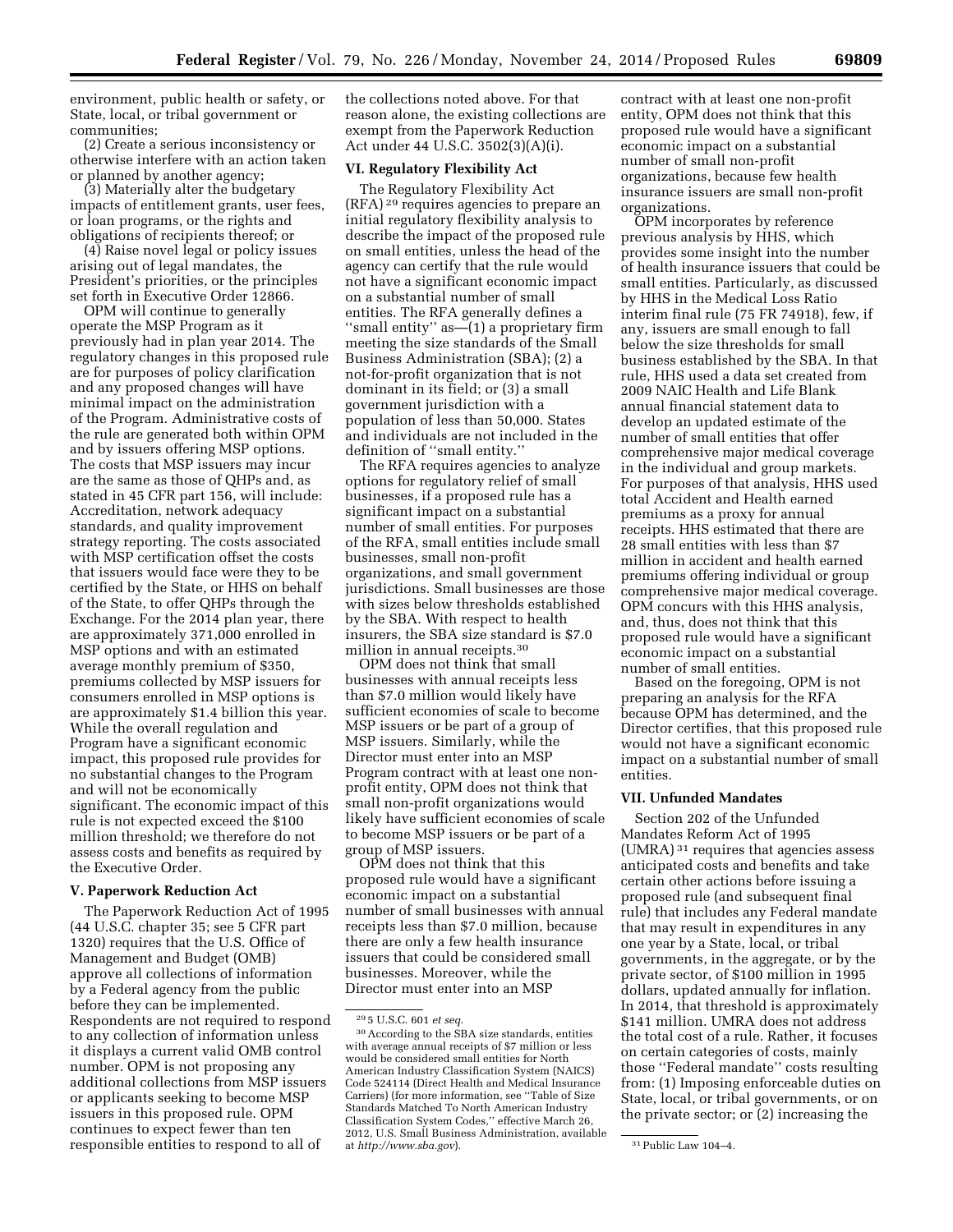stringency of conditions in, or decreasing the funding of, State, local, or tribal governments under entitlement programs.

This proposed rule does not place any Federal mandates on State, local, or Tribal governments, or on the private sector. This proposed rule would modify the MSP Program, a voluntary federal program that provides health insurance issuers the opportunity to contact with OPM to offer MSP options on the Exchanges. Section 3 of UMRA excludes from the definition of ''Federal mandate'' duties that arise from participation in a voluntary Federal program. Accordingly, no analysis under UMRA is required.

### **VIII. Federalism**

Executive Order 13132 outlines fundamental principles of federalism, and requires the adherence to specific criteria by Federal agencies in the process of their formulation and implementation of policies that have ''substantial direct effects'' on the States, the relationship between the national government and States, or on the distribution of power and responsibilities among the various levels of government. Federal agencies promulgating regulations that have these federalism implications must consult with State and local officials, and describe the extent of their consultation and the nature of the concerns of State and local officials in the preamble to the regulation.

This proposed regulation has federalism implications, because it has direct effects on the States, the relationship between the national government and States, or on the distribution of power and responsibilities among various levels of government. In particular, under § 800.114, OPM may deem a State law to be inconsistent with section 1334 of the Affordable Care Act, and, thus, inapplicable to an MSP option or MSP issuer. However, in OPM's view, the federalism implications of this proposed regulation are substantially mitigated because, OPM expects that the vast majority of States have laws that are consistent with section 1334 of the Affordable Care Act. Furthermore, § 800.116 sets forth a process for dispute resolution if a State seeks to challenge OPM's determination that a State law is inapplicable to an MSP option or MSP issuer.

In compliance with the requirement of Executive Order 13132 that agencies examine closely any policies that may have federalism implications or limit the policy making discretion of the States, OPM has engaged in efforts to

consult with and work cooperatively with affected State and local officials, including attending meetings of the NAIC and consulting with State insurance officials on an individual basis. It is expected OPM will continue act in a similar fashion in enforcing the Affordable Care Act requirements. Throughout the process of administering the MSP Program and developing this proposed regulation, OPM has attempted to balance the States' interests in regulating health insurance issuers, and the statutory requirement to provide two MSP options in all Exchanges in the every States and the District of Columbia. By doing so, it is OPM's view that it has complied with the requirements of Executive Order 13132.

Pursuant to the requirements set forth in section 8(a) of Executive Order 13132, and by the signature affixed to this proposed regulation, OPM certifies that it has complied with the requirements of Executive Order 13132 for the attached regulation in a meaningful and timely manner.

#### **List of Subjects in 45 CFR Part 800**

Administrative practice and procedure, Health facilities, Health insurance, Health professions, Reporting and recordkeeping requirements.

Office of Personnel Management.

### **Katherine Archuleta,**

*Director.* 

Accordingly, the U.S. Office of Personnel Management is proposing to revise part 800 to title 45, Code of Federal Regulations, as follows:

### **PART 800—MULTI-STATE PLAN PROGRAM**

#### **Subpart A—General Provisions and Definitions**

Sec.

- 800.10 Basis and scope.
- 800.20 Definitions.

### **Subpart B—Multi-State Plan Program Issuer Requirements**

- 800.101 General requirements.<br>800.102 Compliance with Fede
- Compliance with Federal law.
- 800.103 Authority to contract with issuers.
- 800.104 Phased expansion, etc.
- Benefits.
- 800.106 Cost-sharing limits, advance payments of premium tax credits, and cost-sharing reductions.
- 800.107 Levels of coverage.<br>800.108 Assessments and u
- 800.108 Assessments and user fees.<br>800.109 Network adequacy.
- Network adequacy.
- 800.110 Service area.
- Accreditation requirement.
- 800.112 Reporting requirements.
- 800.113 Benefit plan material or
	- information.
- 800.114 Compliance with applicable State law.

800.115 Level playing field. 800.116 Process for dispute resolution.

- **Subpart C—Premiums, Rating Factors, Medical Loss Ratios, and Risk Adjustment**
- 
- 800.201 General requirements.<br>800.202 Rating factors.
- 800.202 Rating factors.<br>800.203 Medical loss r Medical loss ratio.
- 800.204 Reinsurance, risk corridors, and risk adjustment.

#### **Subpart D—Application and Contracting Procedures**

- 800.301 Application process.
- 800.302 Review of applications.
- 800.303 MSP Program contracting.
- 800.304 Term of the contract.<br>800.305 Contract renewal pro-
- Contract renewal process.
- 800.306 Nonrenewal.

#### **Subpart E—Compliance**

- 800.401 Contract performance.
- 800.402 Contract quality assurance.
- 800.403 Fraud and abuse.
- 800.404 Compliance actions.<br>800.405 Reconsideration of c
- Reconsideration of compliance actions.

### **Subpart F—Appeals by Enrollees of Denials of Claims for Payment or Service**

- 800.501 General requirements. 800.502 MSP issuer internal claims and appeals.<br>800.503 Ex External review.
- 800.504 Judicial review.

#### **Subpart G—Miscellaneous**

- 800.601 Reservation of authority. 800.602 Consumer choice with respect to certain services.
- 800.603 Disclosure of information.

**Authority:** Sec. 1334 of Pub. L. 111–148, 124 Stat. 119; Pub. L. 111–152, 124 Stat. 1029 (42 U.S.C. 18054).

### **Subpart A—General Provisions and Definitions**

#### **§ 800.10 Basis and scope.**

(a) *Basis.* This part is based on the following sections of title I of the

- Affordable Care Act: 1001. Amendments to the Public Health Service Act.
- 1302. Essential Health Benefits
- Requirements.
- 1311. Affordable Choices of Health Benefit Plans.
	- 1324. Level Playing Field.
	- 1334. Multi-State Plans.
	- 1341. Transitional Reinsurance

Program for Individual Market in Each State.

1342. Establishment of Risk Corridors for Plans in Individual and Small Group Markets.

1343. Risk Adjustment.

(b) *Scope.* This part establishes standards for health insurance issuers to contract with the United States Office of Personnel Management (OPM) to offer Multi-State Plan (MSP) options to provide health insurance coverage on Exchanges for each State. It also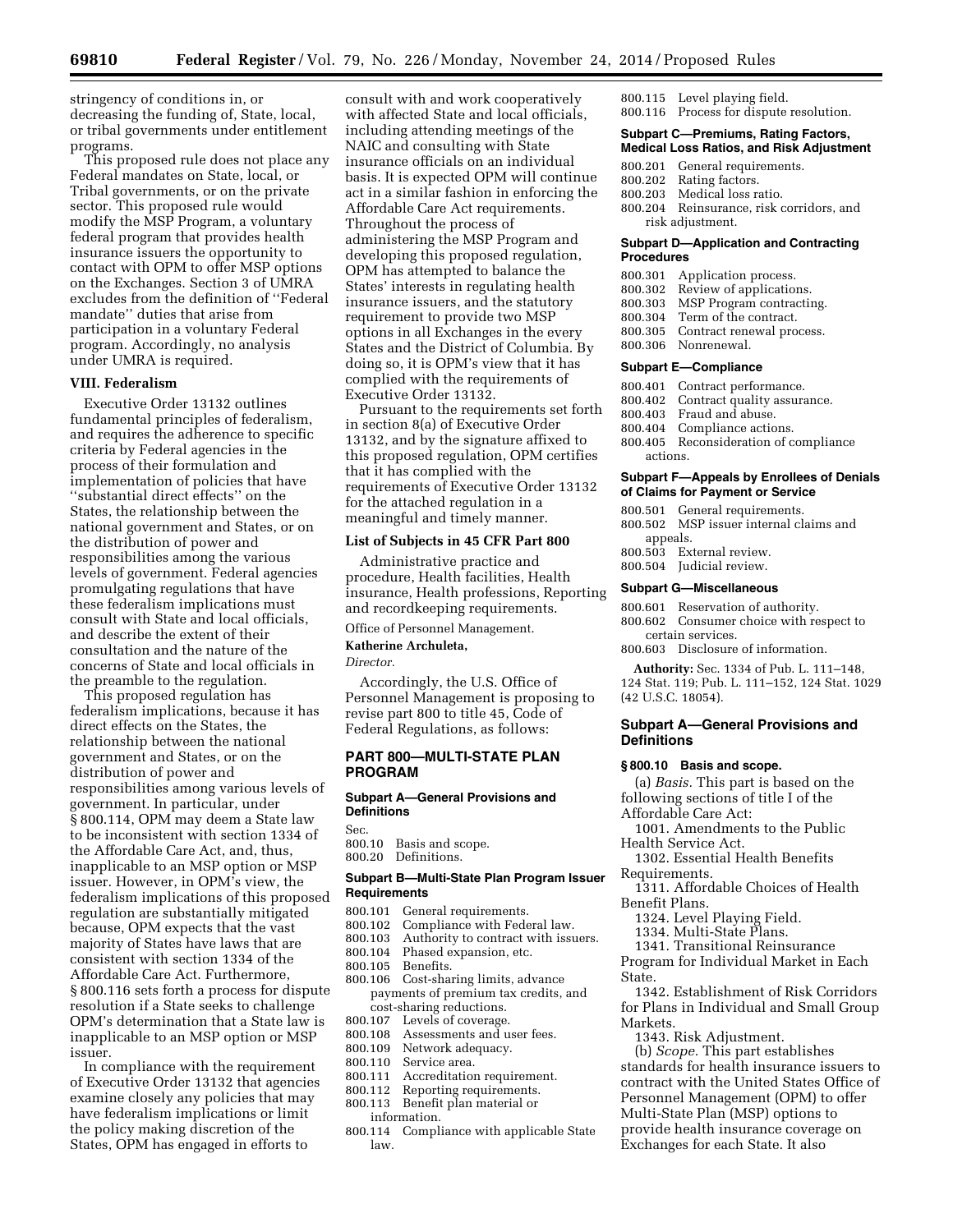establishes standards for appeal of a decision by OPM affecting the issuer's participation in the MSP Program and standards for an enrollee in an MSP option to appeal denials of payment or services by an MSP issuer.

## **§ 800.20 Definitions.**

For purposes of this part:

*Actuarial value (AV)* has the meaning given that term in 45 CFR 156.20.

*Affordable Care Act* means the Patient Protection and Affordable Care Act (Pub. L. 111–148), as amended by the Health Care and Education Reconciliation Act of 2010 (Pub. L. 111– 152).

*Applicant* means an issuer or group of issuers that has submitted an application to OPM to be considered for participation in the Multi-State Plan Program.

*Benefit plan material or information*  means explanations or descriptions, whether printed or electronic, that describe a health insurance issuer's products. The term does not include a policy or contract for health insurance coverage.

*Cost sharing* has the meaning given that term in 45 CFR 155.20.

*Director* means the Director of the United States Office of Personnel Management.

*EHB-benchmark plan* has the meaning given that term in 45 CFR 156.20.

*Exchange* means a governmental agency or non-profit entity that meets the applicable requirements of 45 CFR part 155 and makes qualified health plans (QHPs) and MSP options available to qualified individuals and qualified employers. Unless otherwise identified, this term refers to State Exchanges, regional Exchanges, subsidiary Exchanges, and a Federally-facilitated Exchange.

*Federal Employees Health Benefits Program* or *FEHB Program* means the health benefits program administered by the United States Office of Personnel Management pursuant to chapter 89 of title 5, United States Code.

Group of issuers means:

(1) A group of health insurance issuers that are affiliated either by common ownership and control or by common use of a nationally licensed service mark (as defined in this section); or

(2) An affiliation of health insurance issuers and an entity that is not an issuer but that owns a nationally licensed service mark (as defined in this section).

*Health insurance coverage* means benefits consisting of medical care (provided directly, through insurance or reimbursement, or otherwise) under any hospital or medical service policy or certificate, hospital or medical service plan contract, or health maintenance organization contract offered by a health insurance issuer. Health insurance coverage includes group health insurance coverage, individual health insurance coverage, and short-term, limited duration insurance.

*Health insurance issuer* or *issuer*  means an insurance company, insurance service, or insurance organization (including a health maintenance organization) that is required to be licensed to engage in the business of insurance in a State and that is subject to State law that regulates insurance (within the meaning of section 514(b)(2) of the Employee Retirement Income Security Act (ERISA)). This term does not include a group health plan as defined in 45 CFR 146.145(a).

*HHS* means the United States Department of Health and Human Services.

*Level of coverage* means one of four standardized actuarial values of plan coverage as defined by section 1302(d)(1) of the Affordable Care Act.

*Licensure* means the authorization obtained from the appropriate State official or regulatory authority to offer health insurance coverage in the State.

*Multi-State Plan Program issuer* or *MSP issuer* means a health insurance issuer or group of issuers (as defined in this section) that has a contract with OPM to offer health plans pursuant to section 1334 of the Affordable Care Act and meets the requirements of this part.

*Multi-State Plan option* or *MSP* option means a discrete pairing of a package of benefits with particular cost sharing (which does not include premium rates or premium rate quotes) that is offered pursuant to a contract with OPM pursuant to section 1334 of the Affordable Care Act and meets the requirements of 45 CFR part 800.

*Multi-State Plan Program* or *MSP Program* means the program administered by OPM pursuant to section 1334 of the Affordable Care Act.

*Nationally licensed service mark*  means a word, name, symbol, or device, or any combination thereof, that an issuer or group of issuers uses consistently nationwide to identify itself.

Non-profit entity means: (1) An organization that is incorporated under State law as a nonprofit entity and licensed under State law as a health insurance issuer; or

(2) A group of health insurance issuers licensed under State law, a substantial portion of which are incorporated under State law as nonprofit entities.

*OPM* means the United States Office of Personnel Management.

*Percentage of total allowed cost of benefits* has the meaning given that term in 45 CFR 156.20.

*Plan year* means a consecutive 12 month period during which a health plan provides coverage for health benefits. A plan year may be a calendar year or otherwise.

*Prompt payment* means a requirement imposed on a health insurance issuer to pay a provider or enrollee for a claimed benefit or service within a defined time period, including the penalty or consequence imposed on the issuer for failure to meet the requirement.

*Qualified Health Plan* or *QHP* means a health plan that has in effect a certification that it meets the standards described in subpart C of 45 CFR part 156 issued or recognized by each Exchange through which such plan is offered pursuant to the process described in subpart K of 45 CFR part 155.

*Rating* means the process, including rating factors, numbers, formulas, methodologies, and actuarial assumptions, used to set premiums for a health plan.

*Secretary* means the Secretary of the Department of Health and Human Services.

*SHOP* means a Small Business Health Options Program operated by an Exchange through which a qualified employer can provide its employees and their dependents with access to one or more qualified health plans (QHPs).

*Silver plan variation* has the meaning given that term in 45 CFR 156.400.

*Small employer* means, in connection with a group health plan with respect to a calendar year and a plan year, an employer who employed an average of at least one but not more than 100 employees on business days during the preceding calendar year and who employs at least one employee on the first day of the plan year. In the case of plan years beginning before January 1, 2016, a State may elect to define *small employer* by substituting ''50 employees'' for ''100 employees.''

*Standard plan* has the meaning given that term in 45 CFR 156.400.

*State Insurance Commissioner* means the commissioner or other chief

insurance regulatory official of a State. *State* means each of the 50 States or the District of Columbia.

*State-level issuer* means a health insurance issuer designated by the Multi-State Plan (MSP) issuer to offer an MSP option or MSP options. The Statelevel issuer may offer health insurance coverage through an MSP option in all or part of one or more States.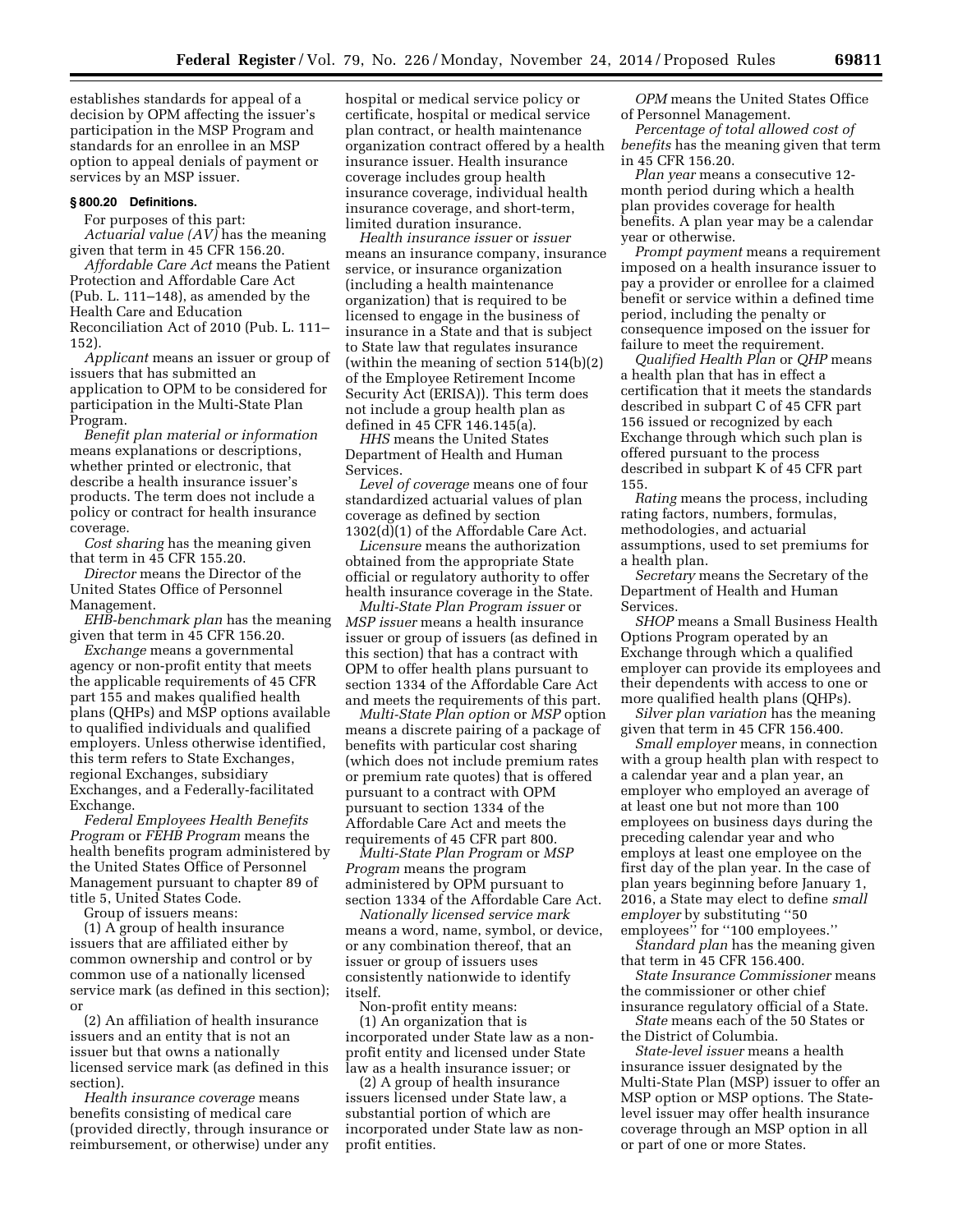### **Subpart B—Multi-State Plan Program Issuer Requirements**

# **§ 800.101 General requirements.**

An MSP issuer must:

*(a) Licensed.* Be licensed as a health insurance issuer in each State where it offers health insurance coverage;

*(b) Contract with OPM.* Have a contract with OPM pursuant to this part;

*(c) Required levels of coverage.* Offer levels of coverage as required by § 800.107;

*(d) Eligibility and enrollment.* MSP options and MSP issuers must meet the same requirements for eligibility, enrollment, and termination of coverage as those that apply to QHPs and QHP issuers pursuant to 45 CFR part 155, subparts D, E, and H, and 45 CFR 156.250, 156.260, 156.265, 156.270, and 156.285;

*(e) Applicable to each MSP issuer.*  Ensure that each of its MSP options meets the requirements of this part;

*(f) Compliance.* Comply with all standards set forth in this part;

*(g) OPM direction and other legal requirements.* Timely comply with OPM instructions and directions and with other applicable law; and

*(h) Other requirements.* Meet such other requirements as determined appropriate by OPM, in consultation with HHS, pursuant to section 1334(b)(4) of the Affordable Care Act.

(i) *Non-discrimination.* MSP options and MSP issuers must comply with applicable Federal and State nondiscrimination laws, including the standards set forth in 45 CFR 156.125 and 156.200(e).

## **§ 800.102 Compliance with Federal law.**

(a) *Public Health Service Act.* As a condition of participation in the MSP Program, an MSP issuer must comply with applicable provisions of part A of title XXVII of the PHS Act. Compliance shall be determined by the Director.

(b) *Affordable Care Act.* As a condition of participation in the MSP Program, an MSP issuer must comply with applicable provisions of title I of the Affordable Care Act. Compliance shall be determined by the Director.

#### **§ 800.103 Authority to contract with issuers.**

(a) *General.* OPM may enter into contracts with health insurance issuers to offer at least two MSP options on Exchanges and SHOPs in each State, without regard to any statutes that would otherwise require competitive bidding.

(b) *Non-profit entity.* In entering into contracts with health insurance issuers to offer MSP options, OPM will enter

into a contract with at least one nonprofit entity as defined in § 800.20.

(c) *Group of issuers.* Any contract to offer MSP options may be with a group of issuers as defined in § 800.20.

(d) *Individual and group coverage.*  The contracts will provide for individual health insurance coverage and for group health insurance coverage for small employers.

### **§ 800.104 Phased expansion, etc.**

(a) *Phase-in.* OPM may enter into a contract with a health insurance issuer to offer MSP options if the health insurance issuer agrees that:

(1) With respect to the first year for which the health insurance issuer offers MSP options, the health insurance issuer will offer MSP options in at least 60 percent of the States;

(2) With respect to the second such year, the health insurance issuer will offer the MSP options in at least 70 percent of the States;

(3) With respect to the third such year, the health insurance issuer will offer the MSP options in at least 85 percent of the States; and

(4) With respect to each subsequent year, the health insurance issuer will offer the MSP options in all States.

(b) Partial coverage within a State. (1) OPM may enter into a contract with an MSP issuer even if the MSP issuer's MSP options for a State cover fewer than all the service areas specified for that State pursuant to § 800.110.

(2) If an issuer offers both an MSP option and QHP on the same Exchange, an MSP issuer must offer MSP coverage in a service area or areas that is equal to the greater of:

(i) The QHP service area defined by the issuer or,

(ii) The service area specified for that State pursuant to § 800.110 covered by the issuer's QHP.

(c) Participation in SHOPs. (1) An MSP issuer's participation in the Federally-facilitated SHOP must be consistent with the requirements for QHP issuers specified in 45 CFR 156.200(g).

(2) An MSP issuer must comply with State standards governing participation in State-based SHOPs, consistent with § 800.114. For these State-based SHOP standards, OPM retains discretion to allow an MSP issuer to phase-in SHOP participation in States pursuant to section 1334(e) of the Affordable Care Act.

(d) *Licensed where offered.* OPM may enter into a contract with an MSP issuer who is not licensed in every State, provided that the issuer is licensed in every State where it offers MSP coverage through any Exchanges in that State and

demonstrates to OPM that it is making a good faith effort to become licensed in every State consistent with the timeframe in paragraph (a) of this section.

## **§ 800.105 Benefits.**

(a) *Package of benefits.* (1) An MSP issuer must offer a package of benefits that includes the essential health benefits (EHB) described in section 1302 of the Affordable Care Act for each MSP option within a State.

(2) The package of benefits referred to in paragraph (a)(1) of this section must comply with section 1302 of the Affordable Care Act, as well as any applicable standards set by OPM and any applicable standards set by HHS.

(b) *Package of benefits options.* (1) An MSP issuer must offer at least one uniform package of benefits in each State that is substantially equal to:

(i) The EHB-benchmark plan in each State in which it operates; or

(ii) Any EHB-benchmark plan selected by OPM under paragraph (c) of this section.

(2) An issuer applying to participate in the MSP Program may select either or both of the package of benefits options described in paragraph (b)(1) of this section in its application. In each State, the issuer may choose one EHBbenchmark for each product it offers.

(3) An MSP issuer must comply with any State standards relating to substitution of benchmark benefits or standard benefit designs.

(c) *OPM selection of benchmark plans.* (1) The OPM-selected EHBbenchmark plans are the three largest Federal Employees Health Benefits (FEHB) Program plan options, as identified by HHS pursuant to section 1302(b) of the Affordable Care Act, and as supplemented pursuant to paragraphs  $(c)(2)$  through  $(c)(4)$  of this section.

(2) Any EHB-benchmark plan selected by OPM under paragraph (c)(1) of this section lacking coverage of pediatric oral services or pediatric vision services must be supplemented by the addition of the entire category of benefits from the largest Federal Employee Dental and Vision Insurance Program (FEDVIP) dental or vision plan options, respectively, pursuant to 45 CFR 156.110(b) and section 1302(b) of the Affordable Care Act.

(3) In all States where an MSP issuer uses the OPM-selected EHB-benchmark plan, the MSP issuer may manage formularies around the needs of anticipated or actual users, subject to approval by OPM.

(4) An MSP issuer must follow State definitions where the State specifically defines the habilitative services category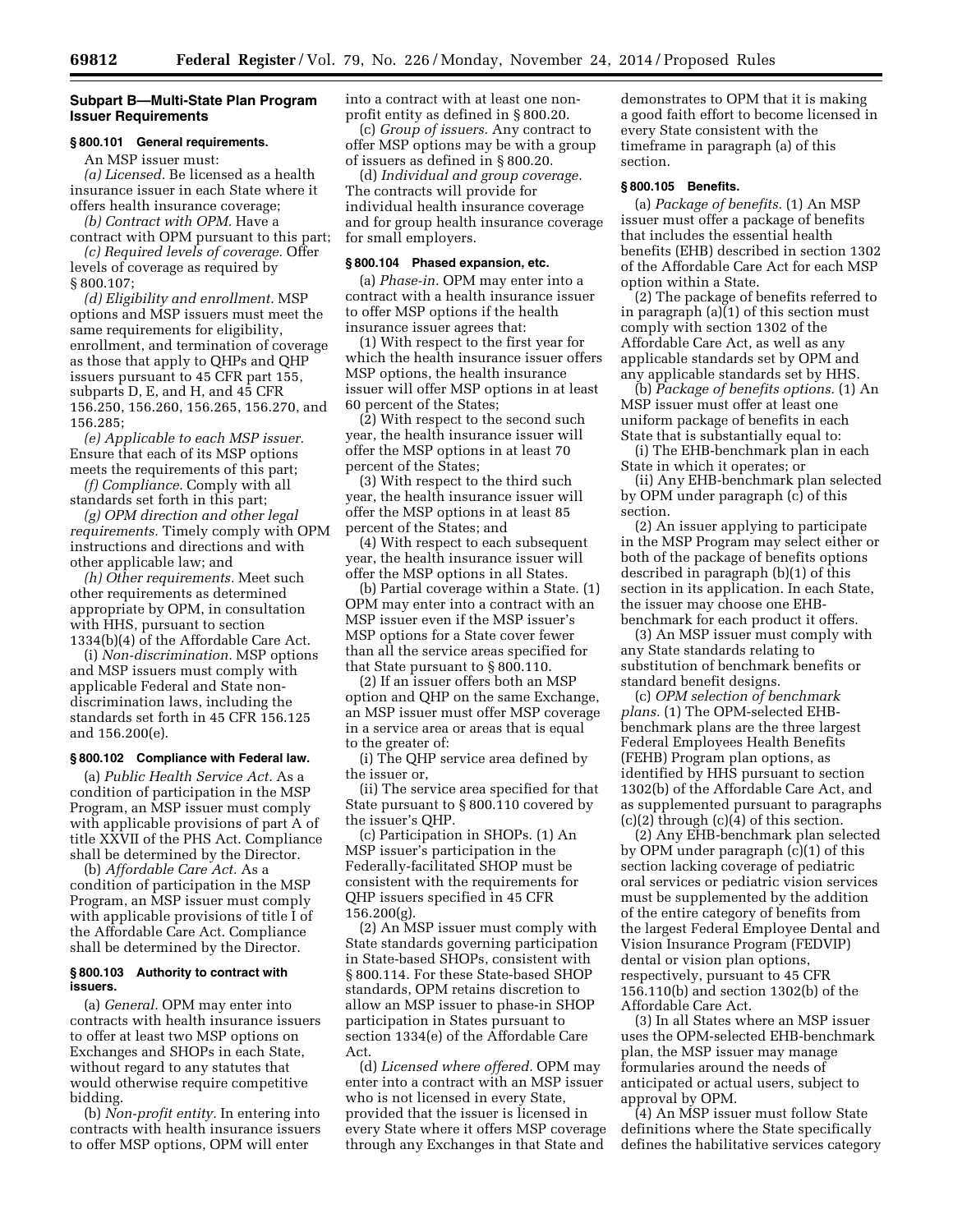pursuant to 45 CFR 156.110(f) or any Federal definitions where HHS specifically defines habilitative services. In the case of any State that does not define this category and absent a clearly applicable Federal definition, if any OPM-selected EHB-benchmark plan lacks coverage of habilitative services and devices, OPM may determine what habilitative services are to be included in that EHB-benchmark plan.

(5) Any EHB-benchmark plan selected by OPM under paragraph (c)(1) of this section must include, for each State, any State-required benefits enacted before December 31, 2011, that are included in the State's EHB-benchmark plan as described in paragraph (b)(1)(i) of this section, or specific to the market in which the plan is offered.

(d) *OPM approval.* An MSP issuer's package of benefits, including its formulary, must be submitted for approval by OPM, which will review a package of benefits proposed by an MSP issuer and determine if it is substantially equal to an EHBbenchmark plan described in paragraph (b)(1) of this section, pursuant to standards set forth by OPM and any applicable standards set forth by HHS, including 45 CFR 156.115, 156.122, and 156.125.

(e) *State payments for additional State-required benefits.* If a State requires that benefits in addition to the benchmark package be offered to MSP enrollees in that State, then pursuant to section 1334(c)(2) of the Affordable Care Act, the State must defray the cost of such additional benefits by making payments either to the enrollee or to the MSP issuer on behalf of the enrollee.

#### **§ 800.106 Cost-sharing limits, advance payments of premium tax credits, and costsharing reductions.**

(a) *Cost-sharing limits.* For each MSP option it offers, an MSP issuer must ensure that the cost-sharing provisions of the MSP option complies with section 1302(c) of the Affordable Care Act, as well as any applicable standards set by OPM or HHS.

(b) *Advance payments of premium tax credits and cost-sharing reductions.* For each MSP option it offers, an MSP issuer must ensure that an eligible individual receives the benefit of advance payments of premium tax credits under section 36B of the Internal Revenue Code and the cost-sharing reductions under section 1402 of the Affordable Care Act. An MSP issuer must also comply with any applicable standards set by OPM or HHS.

### **§ 800.107 Levels of coverage.**

(a) *Silver and gold levels of coverage required.* An MSP issuer must offer at least one MSP option at the silver level of coverage and at least one MSP option at the gold level of coverage on each Exchange in which the issuer is certified to offer an MSP option pursuant to a contract with OPM.

(b) *Bronze or platinum metal levels of coverage permitted.* Pursuant to a contract with OPM, an MSP issuer may offer one or more MSP options at the bronze level of coverage or the platinum level of coverage, or both, on any Exchange or SHOP in any State.

(c) *Child-only plans.* For each level of coverage, the MSP issuer must offer a child-only MSP options at the same level of coverage as any health insurance coverage offered to individuals who, as of the beginning of the plan year, have not attained the age of 21.

(d) *Plan variations for the reduction or elimination of cost-sharing.* An MSP issuer must comply with section 1402 of the Affordable Care Act, as well as any applicable standards set by OPM or HHS.

(e) *OPM approval.* An MSP issuer must submit the levels of coverage plans and plan variations to OPM for review and approval by OPM.

#### **§ 800.108 Assessments and user fees.**

(a) *Discretion to charge assessment and user fees.* Beginning in plan year 2015, OPM may require an MSP issuer to pay an assessment or user fee as a condition of participating in the MSP Program.

(b) *Determination of amount.* The amount of the assessment or user fee charged by OPM for a plan year is the amount determined necessary by OPM to meet the costs of OPM's functions under the Affordable Care Act for a plan year, including but not limited to such functions as entering into contracts with, certifying, recertifying, decertifying, and overseeing MSP options and MSP issuers for that plan year. The amount of the assessment or user fee charged by OPM will be offset against the assessment or user fee amount required by any State-based Exchange or Federally-facilitated Exchange such that the total of all assessments and user fees paid by the MSP issuer for the year for the MSP option shall be no greater than nor less than the amount of the assessment or user fee paid by QHP issuers in that State-based Exchange or Federallyfacilitated Exchange for that year.

(c) *Process for collecting MSP assessment or user fees.* OPM may require an MSP issuer to make payment

of the MSP Program assessment or user fee amount directly to OPM, or may establish other mechanisms for the collection process.

### **§ 800.109 Network adequacy.**

(a) *General requirement.* An MSP issuer must ensure that the provider network of each of its MSP options, as available to all enrollees, meets the following standards:

(1) Maintains a network that is sufficient in number and types of providers to assure that all services will be accessible without unreasonable delay;

(2) Is consistent with the network adequacy provisions of section 2702(c) of the Public Health Service Act; and

(3) Includes essential community providers in compliance with 45 CFR 156.235.

(b) *Provider directory.* An MSP issuer must make its provider directory for an MSP option available to the Exchange for publication online pursuant to guidance from the Exchange and to potential enrollees in hard copy, upon request. In the provider directory, an MSP issuer must identify providers that are not accepting new patients. An MSP issuer must also comply with any additional standards related to provider directories set by HHS for QHP issuers.

(c) *OPM guidance.* OPM will issue guidance containing the criteria and standards that it will use to determine the adequacy of a provider network.

### **§ 800.110 Service area.**

An MSP issuer must offer an MSP option within one or more service areas in a State defined by each Exchange pursuant to 45 CFR 155.1055. If an Exchange permits issuers to define their service areas, an MSP issuer must obtain OPM's approval for its proposed service areas. Pursuant to § 800.104, OPM may enter into a contract with an MSP issuer even if the MSP issuer's MSP options for a State cover fewer than all the service areas specified for that State. MSP options will follow the same standards for service areas for QHPs pursuant to 45 CFR 155.1055.

#### **§ 800.111 Accreditation requirement.**

(a) *General requirement.* An MSP issuer must be or become accredited consistently with the requirements for QHP issuers specified in section 1311 of the Affordable Care Act and 45 CFR 156.275(a)(1).

(b) *Release of survey.* An MSP issuer must authorize the accrediting entity that accredits the MSP issuer to release to OPM and to the Exchange a copy of its most recent accreditation survey, together with any survey-related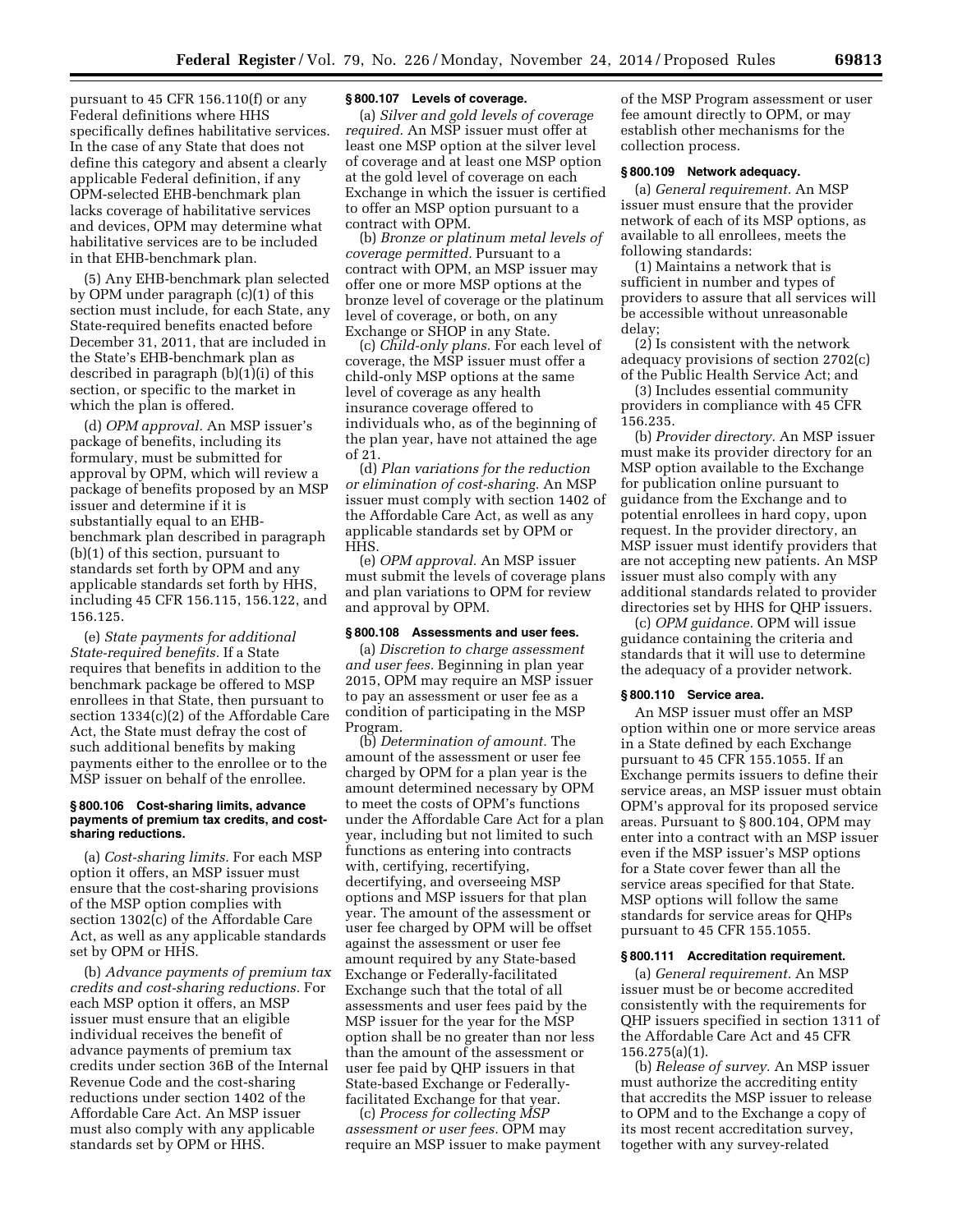information that OPM or an Exchange may require, such as corrective action plans and summaries of findings.

(c) *Timeframe for accreditation.* An MSP issuer that is not accredited as of the date that it enters into a contract with OPM must become accredited within the timeframe established by OPM as authorized by 45 CFR 155.1045.

#### **§ 800.112 Reporting requirements.**

(a) *OPM specification of reporting requirements.* OPM will specify the data and information that must be reported by an MSP issuer, including data permitted or required by the Affordable Care Act and such other data as OPM may determine necessary for the oversight and administration of the MSP Program. OPM will also specify the form, manner, processes, and frequency for the reporting of data and information. The Director may require that MSP issuers submit claims payment and enrollment data to facilitate OPM's oversight and administration of the MSP Program in a manner similar to the FEHB Program.

(b) *Quality and quality improvement standards.* An MSP issuer must comply with any standards required by OPM for reporting quality and quality improvement activities, including but not limited to implementation of a quality improvement strategy, disclosure of quality measures to enrollees and prospective enrollees, reporting of pediatric quality measures, and implementation of rating and enrollee satisfaction surveys, which will be similar to standards under section 1311(c)(1)(E), (H), and (I), (c)(3), and (c)(4) of the Affordable Care Act.

#### **§ 800.113 Benefit plan material or information.**

(a) *Compliance with Federal and State law.* An MSP issuer must comply with Federal and State laws relating to benefit plan material or information, including the provisions of this section and guidance issued by OPM specifying its standards, process, and timeline for approval of benefit plan material or information.

(b) *General standards for MSP applications and notices.* An MSP issuer must provide all applications and notices to enrollees in accordance with the standards described in 45 CFR 155.205(c). OPM may establish additional standards to meet the needs of MSP enrollees.

(c) *Accuracy.* An MSP issuer is responsible for the accuracy of its benefit plan material or information.

(d) Truthful, not misleading, no material omissions, and plain language. All benefit plan material or information must be:

(1) Truthful, not misleading, and without material omissions; and

(2) Written in plain language, as defined in section 1311(e)(3)(B) of the Affordable Care Act.

(e) *Uniform explanation of coverage documents and standardized definitions.* An MSP issuer must comply with the provisions of section 2715 of the PHS Act and regulations issued to implement that section.

(f) *OPM review and approval of benefit plan material or information.*  OPM may request an MSP issuer to submit to OPM benefit plan material or information, as defined in § 800.20. OPM reserves the right to review and approve benefit plan material or information to ensure that an MSP issuer complies with Federal and State laws, and the standards prescribed by OPM with respect to benefit plan material or information.

(g) *Statement on certification by OPM.*  An MSP issuer may include a statement in its benefit plan material or information that:

(1) OPM has certified the MSP option as eligible to be offered on the Exchange; and

(2) OPM monitors the MSP option for compliance with all applicable law.

#### **§ 800.114 Compliance with applicable State law.**

(a) *Compliance with State law.* An MSP issuer must, with respect to each of its MSP options, generally comply with State law pursuant to section 1334(b)(2) of the Affordable Care Act. However, the MSP options and MSP issuers are not subject to State laws that:

(1) Are inconsistent with section 1334 of the Affordable Care Act or this part;

(2) Prevent the application of a requirement of part A of title XXVII of the PHS Act; or

(3) Prevent the application of a requirement of title I of the Affordable Care Act.

(b) *Determination of inconsistency.*  After consultation with the State and HHS, OPM reserves the right to determine, in its judgment, as effectuated through an MSP Program contract, these regulations, or OPM guidance, whether the standards set forth in paragraph (a) of this section are satisfied with respect to particular State laws.

## **§ 800.115 Level playing field.**

An MSP issuer must, with respect to each of its MSP options, meet the following requirements in order to ensure a level playing field, subject to § 800.114:

(a) *Guaranteed renewal.* Guarantee that an enrollee can renew enrollment in an MSP option in compliance with sections 2703 and 2742 of the PHS Act;

(b) *Rating.* In proposing premiums for OPM approval, use only the rating factors permitted under section 2701 of the PHS Act and State law;

(c) *Preexisting conditions.* Not impose any preexisting condition exclusion and comply with section 2704 of the PHS Act;

(d) *Non-discrimination.* Comply with section 2705 of the PHS Act;

(e) *Quality improvement and reporting.* Comply with all Federal and State quality improvement and reporting requirements. Quality improvement and reporting means quality improvement as defined in section 1311(h) of the Affordable Care Act and quality improvement plans or strategies required under State law, and quality reporting as defined in section 2717 of the PHS Act and section 1311(g) of the Affordable Care Act. Quality improvement also includes activities such as, but not limited to, implementation of a quality improvement strategy, disclosure of quality measures to enrollees and prospective enrollees, and reporting of pediatric quality measures, which will be similar to standards under section 1311(c)(1)(E), (H), and (I) of the Affordable Care Act;

(f) *Fraud and abuse.* Comply with all Federal and State fraud and abuse laws;

(g) *Licensure.* Be licensed in every State in which it offers an MSP option;

(h) *Solvency and financial requirements.* Comply with the solvency standards set by each State in which it offers an MSP option;

(i) *Market conduct.* Comply with the market conduct standards of each State in which it offers an MSP option;

(j) *Prompt payment.* Comply with applicable State law in negotiating the terms of payment in contracts with its providers and in making payments to claimants and providers;

(k) *Appeals and grievances.* Comply with Federal standards under section 2719 of the PHS Act for appeals and grievances relating to adverse benefit determinations, as described in subpart F of this part;

(l) *Privacy and confidentiality.*  Comply with all Federal and State privacy and security laws and requirements, including any standards required by OPM in guidance or contract, which will be similar to the standards contained in 45 CFR part 164 and applicable State law; and

(m) *Benefit plan material or information.* Comply with Federal and State law, including § 800.113.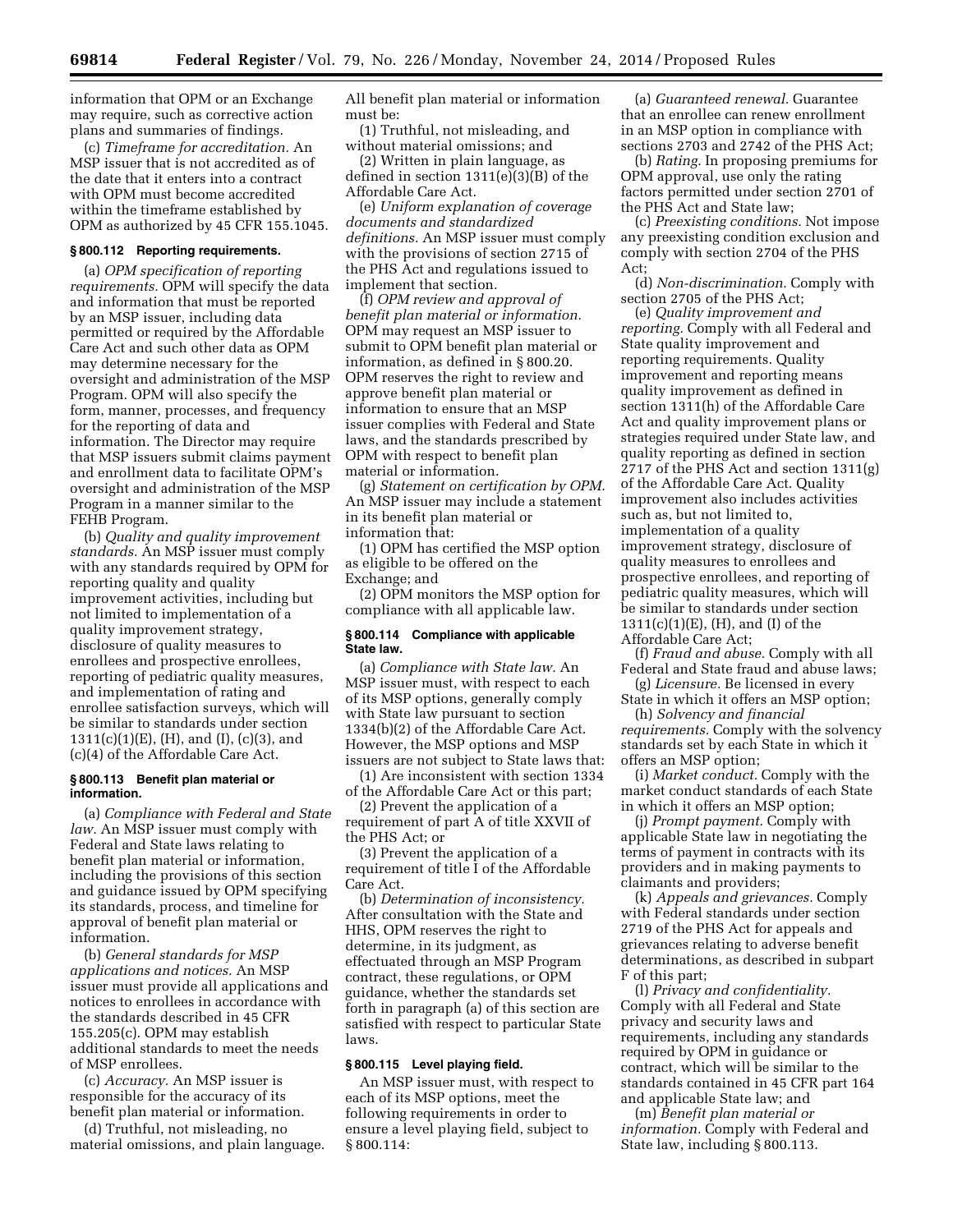#### **§ 800.116 Process for dispute resolution.**

(a) *Determinations about applicability of State law under section 1334(b)(2) of the Affordable Care Act.* In the event of a dispute about the applicability to an MSP option or MSP issuer of a State law, the State may request that OPM reconsider a determination that an MSP option or MSP issuer is not subject to such State law.

(b) *Required demonstration.* A State making a request under paragraph (a) of this section must demonstrate that the State law at issue:

(1) Is not inconsistent with section 1334 of the Affordable Care Act or this part;

(2) Does not prevent the application of a requirement of part A of title XXVII of the PHS Act; and

(3) Does not prevent the application of a requirement of title I of the Affordable Care Act.

(c) *Request for review.* The request must be in writing and include contact information, including the name, telephone number, email address, and mailing address of the person or persons whom OPM may contact regarding the request for review. The request must be in such form, contain such information, and be submitted in such manner and within such timeframe as OPM may prescribe.

(1) The requester may submit to OPM any relevant information to support its request.

(2) OPM may obtain additional information relevant to the request from any source as it may, in its judgment, deem necessary. OPM will provide the requester with a copy of any additional information it obtains and provide an opportunity for the requester to respond (including by submission of additional information or explanation).

(3) OPM will issue a written decision within 60 calendar days after receiving the written request, or after the due date for a response under paragraph (c)(2) of this section, whichever is later, unless a different timeframe is agreed upon.

(4) OPM's written decision will constitute final agency action that is subject to review under the Administrative Procedure Act in the appropriate U.S. district court. Such review is limited to the record that was before OPM when OPM made its decision.

## **Subpart C—Premiums, Rating Factors, Medical Loss Ratios, and Risk Adjustment**

## **§ 800.201 General requirements.**

(a) *Premium negotiation.* OPM will negotiate annually with an MSP issuer, on a State by State basis, the premiums

for each MSP option offered by that issuer in that State. Such negotiations may include negotiations about the costsharing provisions of an MSP option.

(b) *Duration.* Premiums will remain in effect for the plan year.

(c) *Guidance on rate development.*  OPM will issue guidance addressing methods for the development of premiums for the MSP Program. That guidance will follow State rating standards generally applicable in a State, to the greatest extent practicable.

(d) *Calculation of actuarial value.* An MSP issuer must calculate actuarial value in the same manner as QHP issuers under section 1302(d) of the Affordable Care Act, as well as any applicable standards set by OPM or HHS.

(e) *OPM rate review process.* An MSP issuer must participate in the rate review process established by OPM to negotiate rates for MSP options. The rate review process established by OPM will be similar to the process established by HHS pursuant to section 2794 of the PHS Act and disclosure and review standards established under 45 CFR part 154.

(f) *State effective rate review.* With respect to its MSP options, an MSP issuer is subject to a State's rate review process, including a State's Effective Rate Review Program established by HHS pursuant to section 2794 of the PHS Act and 45 CFR part 154. In the event HHS is reviewing rates for a State pursuant to section 2794 of the PHS Act, HHS will defer to OPM's judgment regarding the MSP options' proposed rate increase. If a State withholds approval of an MSP option and OPM determines, in its discretion, that the State's action would prevent OPM from administrating the MSP Program, OPM retains authority to make the final decision to approve rates for participation in the MSP Program, notwithstanding the absence of State approval.

(g) *Single risk pool.* An MSP issuer must consider all enrollees in an MSP option to be in the same risk pool as all enrollees in all other health plans in the individual market or the small group market, respectively, in compliance with section 1312(c) of the Affordable Care Act, 45 CFR 156.80, and any applicable Federal or State laws and regulations implementing that section.

#### **§ 800.202 Rating factors.**

(a) *Permissible rating factors.* In proposing premiums for each MSP option, an MSP issuer must use only the rating factors permitted under section 2701 of the PHS Act.

(b) *Application of variations based on age or tobacco use.* Rating variations permitted under section 2701 of the PHS Act must be applied by an MSP issuer based on the portion of the premium attributable to each family member covered under the coverage in accordance with any applicable Federal or State laws and regulations implementing section 2701(a) of the PHS Act.

(c) *Age rating.* For age rating, an MSP issuer must use the ratio established by the State in which the MSP option is offered, if it is less than 3:1.

(1) *Age bands.* An MSP issuer must use the uniform age bands established under HHS regulations implementing section 2701(a) of the PHS Act.

(2) *Age curves.* An MSP issuer must use the age curves established under HHS regulations implementing section 2701(a) of the PHS Act, or age curves established by a State pursuant to HHS regulations.

(d) *Rating areas.* An MSP issuer must use the rating areas appropriate to the State in which the MSP option is offered and established under HHS regulations implementing section 2701(a) if the PHS Act.

(e) *Tobacco rating.* An MSP issuer must apply tobacco use as a rating factor in accordance with any applicable Federal or State laws and regulations implementing section 2701(a) of the PHS Act.

(f) *Wellness programs.* An MSP issuer must comply with any applicable Federal or State laws and regulations implementing section 2705 of the PHS Act.

### **§ 800.203 Medical loss ratio.**

(a) *Required medical loss ratio.* An MSP issuer must attain:

(1) The medical loss ratio (MLR) required under section 2718 of the PHS Act and regulations promulgated by HHS; and

(2) Any MSP-specific MLR that OPM may set in the best interests of MSP enrollees or that is necessary to be consistent with a State's requirements with respect to MLR.

(b) *Consequences of not attaining required medical loss ratio.* If an MSP issuer fails to attain an MLR set forth in paragraph (a) of this section, OPM may take any appropriate action, including but not limited to intermediate sanctions, such as suspension of marketing, decertifying an MSP option in one or more States, or terminating an MSP issuer's contract pursuant to § 800.404.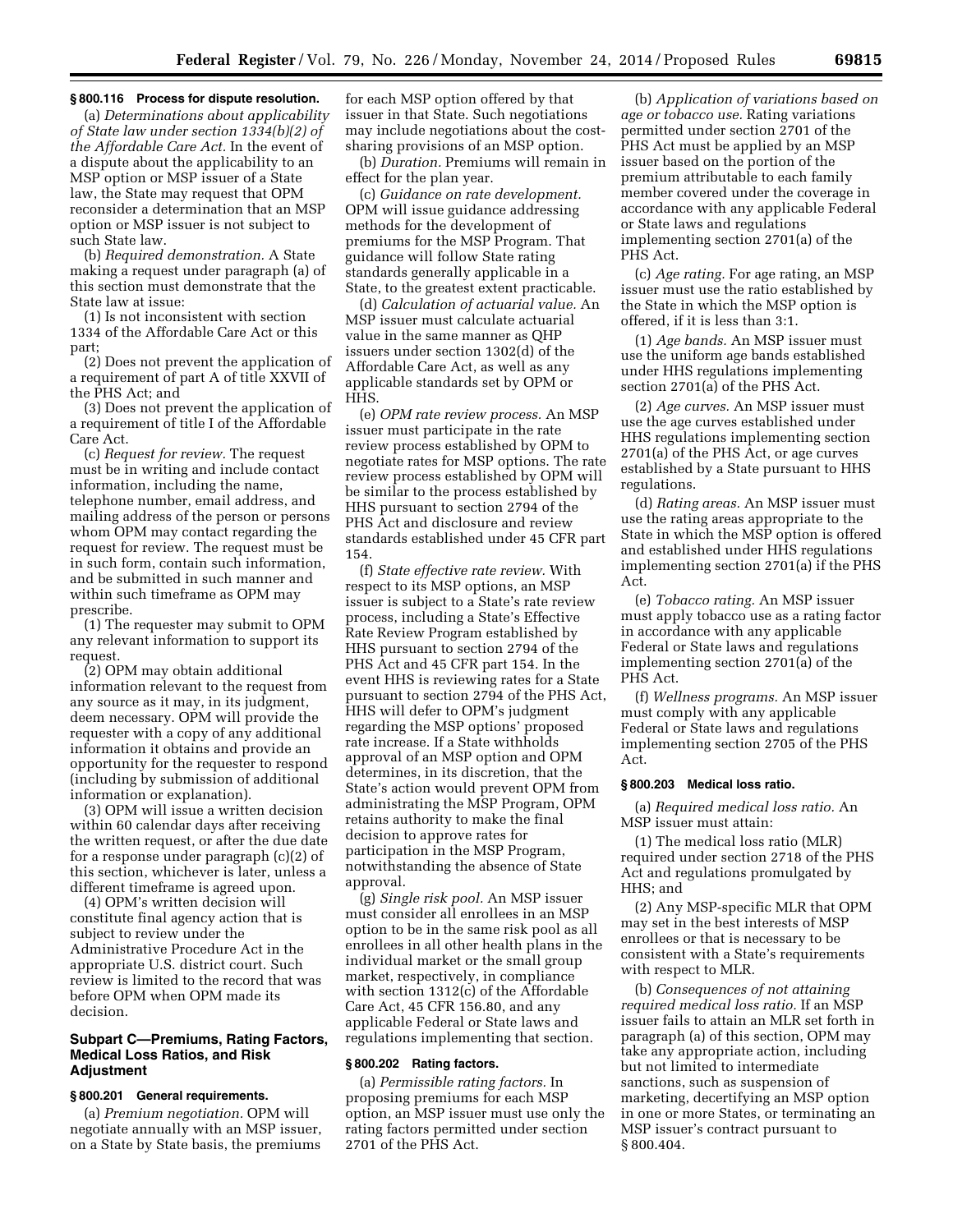### **§ 800.204 Reinsurance, risk corridors, and risk adjustment.**

(a) *Transitional reinsurance program.*  An MSP issuer must comply with section 1341 of the Affordable Care Act, 45 CFR part 153, and any applicable Federal or State regulations under section 1341 that set forth requirements to implement the transitional reinsurance program for the individual market.

(b) *Temporary risk corridors program.*  An MSP issuer must comply with section 1342 of the Affordable Care Act, 45 CFR part 153, and any applicable Federal regulations under section 1342 that set forth requirements to implement the risk corridor program.

(c) *Risk adjustment program.* An MSP issuer must comply with section 1343 of the Affordable Care Act, 45 CFR part 153, and any applicable Federal or State regulations under section 1343 that set forth requirements to implement the risk adjustment program.

### **Subpart D—Application and Contracting Procedures**

### **§ 800.301 Application process.**

(a) *Acceptance of applications.*  Without regard to 41 U.S.C. 6101(b)–(d), or any other statute requiring competitive bidding, OPM may consider annual applications from health insurance issuers, including groups of health insurance issuers as defined in § 800.20, to participate in the MSP Program. If OPM determines that it is not beneficial for the MSP Program to consider new issuer applications for an upcoming year, OPM will issue a notice to that effect. Each existing MSP issuer may complete a renewal application annually.

(b) *Form and manner of applications.*  An applicant must submit to OPM, in the form and manner and in accordance with the timeline specified by OPM, the information requested by OPM for determining whether an applicant meets the requirements of this part.

#### **§ 800.302 Review of applications.**

(a) *Determinations.* OPM will determine if an applicant meets the requirements of this part. If OPM determines that an applicant meets the requirements of this part, OPM may accept the applicant to enter into contract negotiations with OPM to participate in the MSP Program.

(b) *Requests for additional information.* OPM may request additional information from an applicant before making a decision about whether to enter into contract negotiations with that applicant to participate in the MSP Program.

(c) *Declination of application.* If, after reviewing an application to participate in the MSP Program, OPM declines to enter into contract negotiations with the applicant, OPM will inform the applicant in writing of the reasons for that decision.

(d) *Discretion.* The decision whether to enter into contract negotiations with a health insurance issuer who has applied to participate in the MSP Program is committed to OPM's discretion.

(e) *Impact on future applications.*  OPM's declination of an application to participate in the MSP Program will not preclude the applicant from submitting an application for a subsequent year to participate in the MSP Program.

# **§ 800.303 MSP Program contracting.**

(a) *Participation in MSP Program.* To become an MSP issuer, the applicant and the Director or the Director's designee must sign a contract that meets the requirements of this part.

(b) *Standard contract.* OPM will establish a standard contract for the MSP Program.

(c) *Premiums.* OPM and the applicant will negotiate the premiums for an MSP option for each plan year in accordance with the provisions of subpart C of this part.

(d) *Benefit packages.* OPM must approve the applicant's benefit packages for an MSP option.

(e) *Additional terms and conditions.*  OPM may elect to negotiate with an applicant such additional terms, conditions, and requirements that:

(1) Are in the interests of MSP enrollees; or

(2) OPM determines to be appropriate. (f) Certification to offer health

insurance coverage.

(1) For each plan year, an MSP Program contract will specify MSP options that OPM has certified, the specific package of benefits authorized to be offered on each Exchange, and the premiums to be charged for each package of benefits on each Exchange.

(2) An MSP issuer may not offer an MSP option on an Exchange unless its MSP Program contract with OPM includes a certification authorizing the MSP issuer to offer the MSP option on that Exchange in accordance with paragraph (f)(1) of this section.

#### **§ 800.304 Term of the contract.**

(a) *Term of a contract.* The term of the contract will be specified in the MSP Program contract and must be for a period of at least the 12 consecutive months defined as the plan year.

(b) *Plan year.* The plan year is a consecutive 12-month period during which an MSP option provides coverage for health benefits. A plan year may be a calendar year or otherwise.

#### **§ 800.305 Contract renewal process.**

(a) *Renewal.* To continue participating in the MSP Program, an MSP issuer must provide to OPM, in the form and manner and in accordance with the timeline prescribed by OPM, the information requested by OPM for determining whether the MSP issuer continues to meet the requirements of this part.

(b) *OPM decision.* Subject to paragraph (c) of this section, OPM will renew the MSP Program contract of an MSP issuer who timely submits the information described in paragraph (a).

(c) *OPM discretion not to renew.* OPM may decline to renew the contract of an MSP issuer if:

(1) OPM and the MSP issuer fail to agree on premiums and benefits for an MSP option for the subsequent plan year;

(2) The MSP issuer has engaged in conduct described in § 800.404(a); or

(3) OPM determines that the MSP issuer will be unable to comply with a material provision of section 1334 of the Affordable Care Act or this part.

(d) *Failure to agree on premiums and benefits.* Except as otherwise provided in this part, if an MSP issuer has complied with paragraph (a) of this section and OPM and the MSP issuer fail to agree on premiums and benefits for an MSP option on one or more Exchanges for the subsequent plan year by the date required by OPM, either party may provide notice of nonrenewal pursuant to § 800.306, or OPM may in its discretion withdraw the certification of that MSP option on the Exchange or Exchanges for that plan year. In addition, if OPM and the MSP issuer fail to agree on benefits and premiums for an MSP option on one or more Exchanges by the date set by OPM and in the event of no action (no notice of nonrenewal or renewal) by either party, the MSP Program contract will be renewed and the existing premiums and benefits for that MSP option on that Exchange or Exchanges will remain in effect for the subsequent plan year.

#### **§ 800.306 Nonrenewal.**

(a) *Nonrenewal.* Nonrenewal may pertain to the MSP issuer or the Statelevel issuer. The circumstances under which nonrenewal may occur are:

(1) Nonrenewal of contract. As used in this subpart and subpart E of this part, ''nonrenewal of contract'' means a decision by either OPM or an MSP issuer not to renew an MSP Program contract.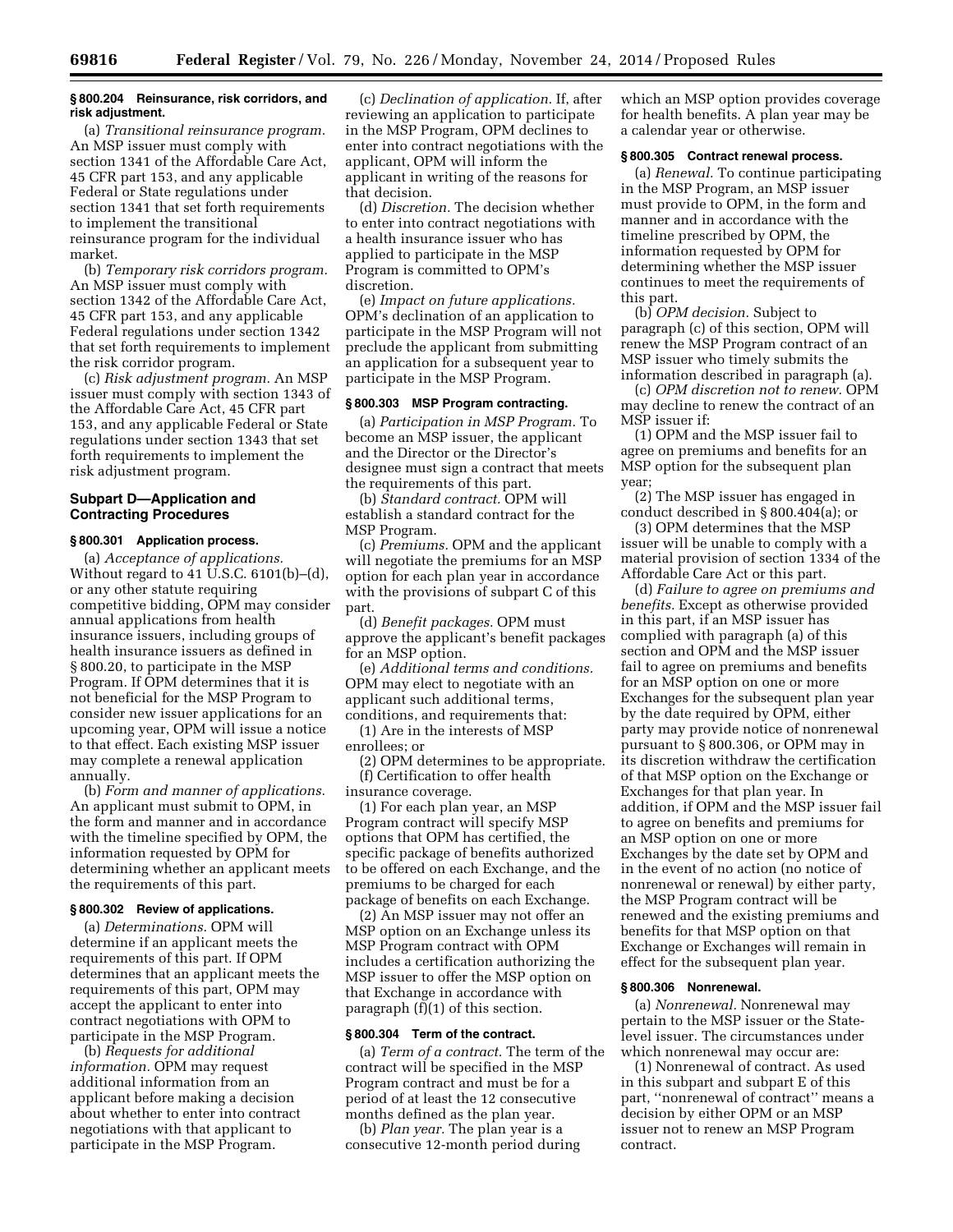(2) Nonrenewal of participation. As used in this subpart and subpart E of this part, ''nonrenewal of participation'' means a decision by OPM, an MSP issuer, or a State-level issuer not to renew a State-level issuer's participation in a MSP Program contract.

(b) *Notice required.* Either OPM or an MSP issuer may decline to renew an MSP Program contract by providing a written notice of nonrenewal to the other party.

(c) *MSP issuer responsibilities.* The MSP issuer's written notice of nonrenewal must be made in accordance with its MSP Program contract with OPM. The MSP issuer also must comply with any requirements regarding the termination of a plan that are applicable to a QHP offered on an Exchange on which the MSP option was offered, including a requirement to provide advance written notice of termination to enrollees. MSP issuers shall provide written notice to enrollees in accordance with § 800.404(d).

### **Subpart E—Compliance**

### **§ 800.401 Contract performance.**

(a) *General.* An MSP issuer must perform an MSP Program contract with OPM in accordance with the requirements of section 1334 of the Affordable Care Act and this part. The MSP issuer must continue to meet such requirements while under an MSP Program contract with OPM.

(b) *Specific requirements for issuers.*  In addition to the requirements described in paragraph (a) of this section, each MSP issuer must:

(1) Have, in the judgment of OPM, the financial resources to carry out its obligations under the MSP Program;

(2) Keep such reasonable financial and statistical records, and furnish to OPM such reasonable financial and statistical reports with respect to the MSP option or the MSP issuer, as may be requested by OPM;

(3) Permit representatives of OPM (including the OPM Office of Inspector General), the U.S. Government Accountability Office, and any other applicable Federal Government auditing entities to audit and examine its records and accounts that pertain, directly or indirectly, to the MSP option at such reasonable times and places as may be designated by OPM or the U.S. Government Accountability Office;

(4) Timely submit to OPM a properly completed and signed novation or change-of-name agreement in accordance with subpart 42.12 of 48 CFR part 42;

(5) Perform the MSP Program contract in accordance with prudent business

practices, as described in paragraph (c) of this section; and

(6) Not perform the MSP Program contract in accordance with poor business practices, as described in paragraph (d) of this section.

(c) *Prudent business practices.* OPM will consider an MSP issuer's specific circumstances and facts in using its discretion to determine compliance with paragraph (b)(5) of this section. For purposes of paragraph (b)(5) of this section, prudent business practices include, but are not limited to, the following:

(1) Timely compliance with OPM instructions and directives;

(2) Legal and ethical business and health care practices;

(3) Compliance with the terms of the MSP Program contract, regulations, and statutes;

(4) Timely and accurate adjudication of claims or rendering of medical services;

(5) Operating a system for accounting for costs incurred under the MSP Program contract, which includes segregating and pricing MSP option medical utilization and allocating indirect and administrative costs in a reasonable and equitable manner;

(6) Maintaining accurate accounting reports of costs incurred in the administration of the MSP Program contract;

(7) Applying performance standards for assuring contract quality as outlined at § 800.402; and

(8) Establishing and maintaining a system of internal controls that provides reasonable assurance that:

(i) The provision and payments of benefits and other expenses comply with legal, regulatory, and contractual guidelines;

(ii) MSP funds, property, and other assets are safeguarded against waste, loss, unauthorized use, or misappropriation; and

(iii) Data is accurately and fairly disclosed in all reports required by OPM.

(d) *Poor business practices.* OPM will consider an MSP issuer's specific circumstances and facts in using its discretion to determine compliance with paragraph (b)(6) of this section. For purposes of paragraph (b)(6) of this section, poor business practices include, but are not limited to, the following:

(1) Using fraudulent or unethical business or health care practices or otherwise displaying a lack of business integrity or honesty;

(2) Repeatedly or knowingly providing false or misleading information in the rate setting process;

(3) Failing to comply with OPM instructions and directives;

(4) Having an accounting system that is incapable of separately accounting for costs incurred under the contract and/ or that lacks the internal controls necessary to fulfill the terms of the contract;

(5) Failing to ensure that the MSP issuer properly pays or denies claims, or, if applicable, provides medical services that are inconsistent with standards of good medical practice; and

(6) Entering into contracts or employment agreements with providers, provider groups, or health care workers that include provisions or financial incentives that directly or indirectly create an inducement to limit or restrict communication about medically necessary services to any individual covered under the MSP Program. Financial incentives are defined as bonuses, withholds, commissions, profit sharing or other similar adjustments to basic compensation (*e.g.,* service fee, capitation, salary) which have the effect of limiting or reducing communication about appropriate medically necessary services.

(e) *Performance escrow account.* OPM may require MSP issuers to pay an assessment into an escrow account to ensure contract compliance and benefit MSP enrollees.

#### **§ 800.402 Contract quality assurance.**

(a) *General.* This section prescribes general policies and procedures to ensure that services acquired under MSP Program contracts conform to the contract's quality requirements.

(b) *Internal controls.* OPM may periodically evaluate the contractor's system of internal controls under the quality assurance program required by the contract and will acknowledge in writing if the system is inconsistent with the requirements set forth in the contract. OPM's reviews do not diminish the contractor's obligation to implement and maintain an effective and efficient system to apply the internal controls.

(c) Performance standards. (1) OPM will issue specific performance standards for MSP Program contracts and will inform MSP issuers of the applicable performance standards prior to negotiations for the contract year. OPM may benchmark its standards against standards generally accepted in the insurance industry. OPM may authorize nationally recognized standards to be used to fulfill this requirement.

(2) MSP issuers must comply with the performance standards issued pursuant to this section.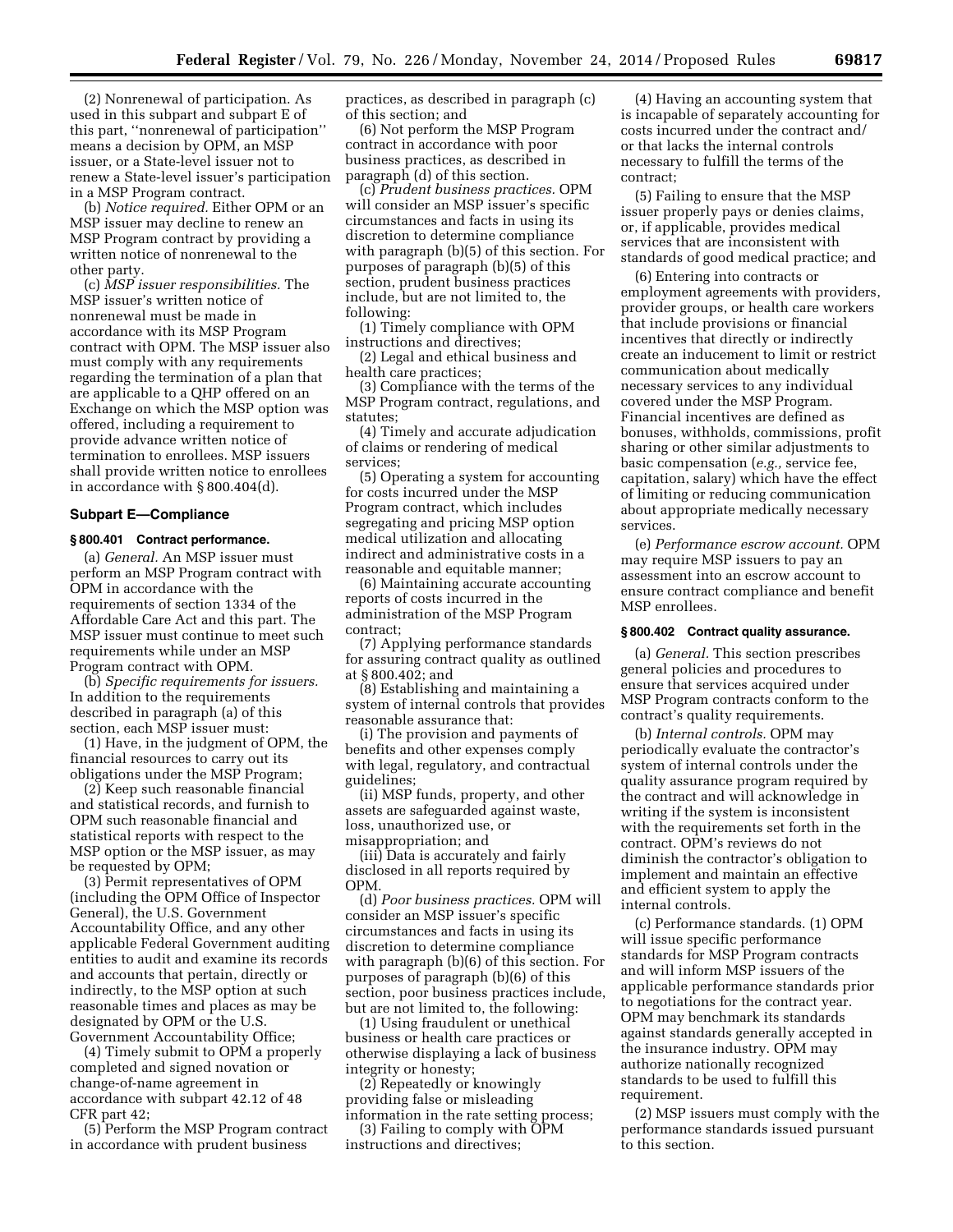#### **§ 800.403 Fraud and abuse.**

(a) *Program required.* An MSP issuer must conduct a program to assess its vulnerability to fraud and abuse as well as to address such vulnerabilities.

(b) *Fraud detection system.* An MSP issuer must operate a system designed to detect and eliminate fraud and abuse by employees and subcontractors of the MSP issuer, by providers furnishing goods or services to MSP enrollees, and by MSP enrollees.

(c) *Submission of information.* An MSP issuer must provide to OPM such information or assistance as may be necessary for the agency to carry out the duties and responsibilities, including those of the Office of Inspector General as specified in sections 4 and 6 of the Inspector General Act of 1978 (5 U.S.C. App.). An MSP issuer must provide any requested information in the form, manner, and timeline prescribed by OPM.

# **§ 800.404 Compliance actions.**

(a) *Causes for OPM compliance actions.* The following constitute cause for OPM to impose a compliance action described in paragraph (b) of this section against an MSP issuer:

(1) Failure by the MSP issuer to meet the requirements set forth in § 800.401(a) and (b);

(2) An MSP issuer's sustained failure to perform the MSP Program contract in accordance with prudent business practices, as described in § 800.401(c);

(3) A pattern of poor conduct or evidence of poor business practices such as those described in § 800.401(d); or

(4) Such other violations of law or regulation as OPM may determine, including pursuant to its authority under §§ 800.102 and 800.114.

(b) Compliance actions. (1) OPM may impose a compliance action against an MSP issuer at any time during the contract term if it determines that the MSP issuer is not in compliance with applicable law, this part, or the terms of its contract with OPM.

(2) Compliance actions may include, but are not limited to:

(i) Establishment and implementation of a corrective action plan;

(ii) Imposition of intermediate sanctions, such as suspensions of marketing;

(iii) Performance incentives;

(iv) Reduction of service area or areas;

(v) Withdrawal of the certification of the MSP option or options offered on

one or more Exchanges; (vi) Nonrenewal of participation;

(vii) Nonrenewal of contract; and

(viii) Withdrawal of approval or termination of the MSP Program

contract.

(c) Notice of compliance action. (1) OPM must notify an MSP issuer in writing of a compliance action under this section. Such notice must indicate the specific compliance action undertaken and the reason for the compliance action.

(2) For compliance actions listed in § 800.404(b)(2)(v) through (b)(2)(viii), such notice must include a statement that the MSP issuer is entitled to request a reconsideration of OPM's determination to impose a compliance action pursuant to § 800.405.

(3) Upon imposition of a compliance action listed in paragraphs (b)(2)(iv) through (b)(2)(vii) of this section, OPM must notify the State Insurance Commissioner(s) and Exchange officials in the State or States in which the compliance action is effective.

(d) *Notice to enrollees.* If the contract is terminated, if OPM withdraws certification of an MSP option, or if a State-level issuer's participation in the MSP Program contract is not renewed, as described in §§ 800.306 and 800.404(b)(2) or any situation in which an MSP option is no longer available to enrollees, the MSP issuer must comply with any State or Exchange requirements regarding discontinuing a particular type of coverage that are applicable to a QHP offered on the Exchange on which the MSP option was offered including a requirement to provide advance written notice before the coverage will be discontinued. If a State or Exchange does not have requirements about advance notice to enrollees, the MSP issuer must inform current MSP enrollees in writing of the discontinuance of the MSP option no later than 90 days prior to discontinuing the MSP option, unless OPM determines that there is good cause for less than 90 days' notice.

(e) *Definition.* As used in this subpart, ''termination'' means a decision by OPM to cancel an MSP Program contract prior to the end of its contract term. The term includes OPM's withdrawal of approval of an MSP Program contract.

#### **§ 800.405 Reconsideration of compliance actions.**

(a) *Right to request reconsideration.*  An MSP issuer may request that OPM reconsider a determination to impose one of the following compliance actions:

(1) Withdrawal of the certification of the MSP option or options offered on one or more Exchanges;

(2) Nonrenewal of participation;

(3) Nonrenewal of contract; or

(4) Termination of the MSP Program contract.

(b) Request for reconsideration and/or hearing. (1) An MSP issuer with a right

to request reconsideration specified in paragraph (a) of this section may request a hearing in which OPM will reconsider its determination to impose a compliance action.

(2) A request under this section must be in writing and contain contact information, including the name, telephone number, email address, and mailing address of the person or persons whom OPM may contact regarding a request for a hearing with respect to the reconsideration. The request must be in such form, contain such information, and be submitted in such manner as OPM may prescribe.

(3) The request must be received by OPM within 15 calendar days after the date of the MSP issuer's receipt of the notice of compliance action. The MSP issuer may request that OPM's reconsideration allow a representative of the MSP issuer to appear personally before OPM.

(4) A request under this section must include a detailed statement of the reasons that the MSP issuer disagrees with OPM's imposition of the compliance action, and may include any additional information that will assist OPM in rendering a final decision under this section.

(5) OPM may obtain additional information relevant to the request from any source as it may, in its judgment, deem necessary. OPM will provide the MSP issuer with a copy of any additional information it obtains and provide an opportunity for the MSP issuer to respond (including by submitting additional information or explanation).

(6) OPM's reconsideration and hearing, if requested, may be conducted by the Director or a representative designated by the Director who did not participate in the initial decision that is the subject of the request for review.

(c) *Notice of final decision.* OPM will notify the MSP issuer, in writing, of OPM's final decision on the MSP issuer's request for reconsideration and the specific reasons for that final decision. OPM's written decision will constitute final agency action that is subject to review under the Administrative Procedure Act in the appropriate U.S. district court. Such review is limited to the record that was before OPM when it made its decision.

## **Subpart F—Appeals by Enrollees of Denials of Claims for Payment or Service**

## **§ 800.501 General requirements.**

(a) *Definitions.* For purposes of this subpart: